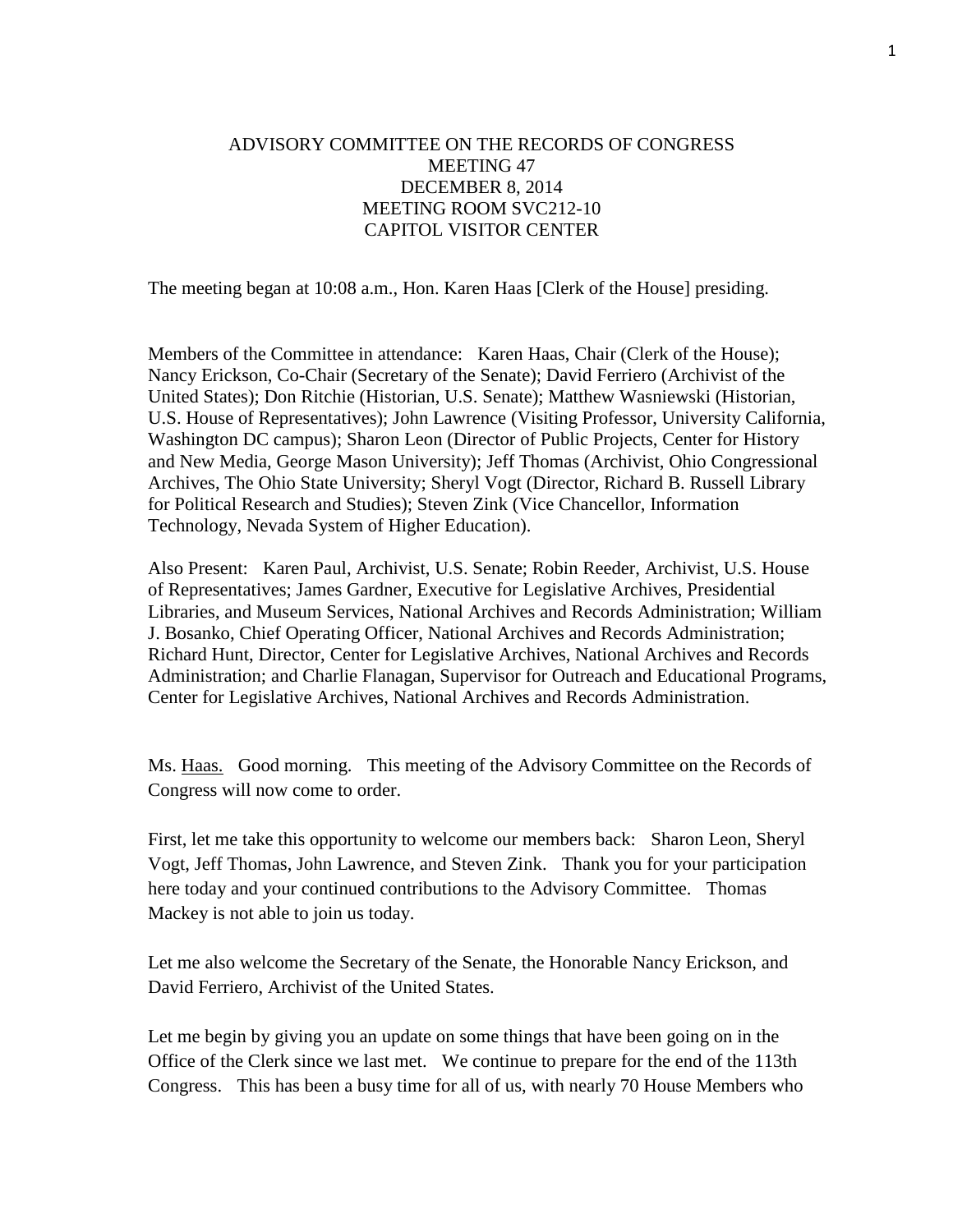have left, announced they are retiring, running for other offices, or have lost their elections.

The Office of Art and Archives has had a record number of consultations with 36 of these departing offices and participated in departing Member briefings sponsored by the Chief Administrative Officer. The Office of Art and Archives has also started receiving records from the committees and recently transferred the records from the 112th Congress to the Center for Legislative Archives.

At this time, I would like to recognize the Secretary of the Senate for any comments she might have.

Ms. Erickson. Thank you, Karen. Good morning, everyone.

As the Secretary of the Senate, it has been my pleasure to serve as a member of the Advisory Committee for the past 8 years. Over these years, the committee has confronted some of the most challenging archival issues, but, through our collective efforts, we have found solutions to most of these problems and achieved a remarkable degree of success. Easily the most momentous challenge was the transition to archiving electronic records. It is an issue we still face, but there are many signs that we are winning the effort.

This year, Congress passed H.R. 1233, the Presidential and Federal Records Act Amendments of 2014, which was widely applauded because of its focus on electronic records. Although the act applies to the executive branch, it serves as a measure for the legislative branch, particularly for our efforts to archive committee digital assets and transferring them to the National Archives in digital form.

Another notable milestone was the implementation of the Center for Legislative Archives' long-awaited online finding aid using XML-based transfer forms. By capturing essential information at the point of origin, this system streamlines and improves the entire accessioning process. We trust that the online finding aids will make the records more widely known to more people and attract more researchers to the Center.

I also count among our memorable milestones the passage of H. Con. Res. 307 in 2008 because it reminds both new and retiring Members of the importance of archiving the records of their congressional careers. As someone who values the use of archives, I have been privileged to help influence the quality of archiving Senators' papers. Through the Advisory Committee and its collaboration with the Association of Centers for the Study of Congress and the Congressional Papers Roundtable, I have been pleased to watch the spread of institutions across our country to preserve Members' collections.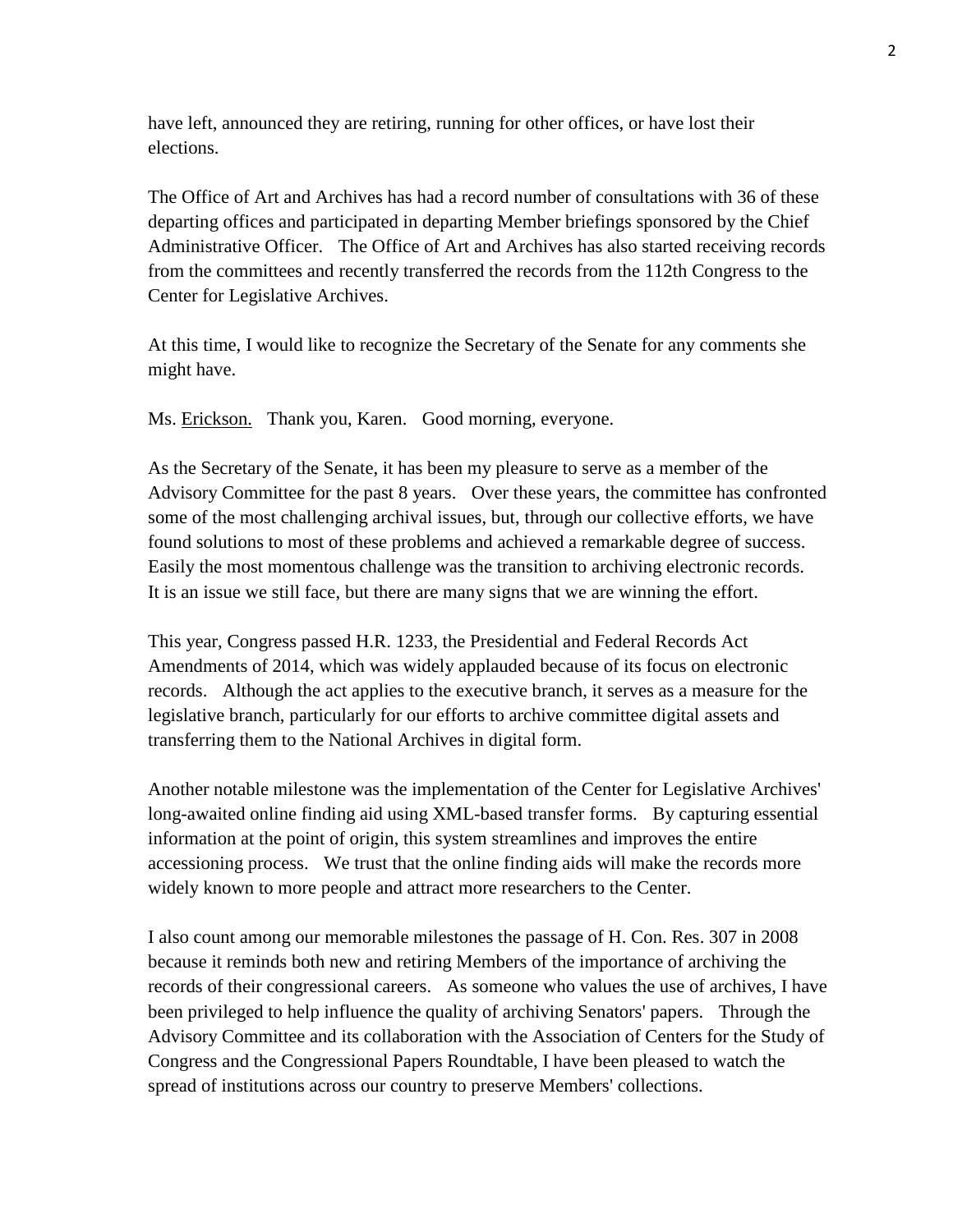I have derived particular pleasure in working with Richard Hunt and his team as they provide historical treasure vault tours for Members and staff and through their work with the CVC to enlighten members of the entire visiting public. The Center has grown in expertise over the 8 years, and we are indeed reaping the benefits.

I would also like to pay thanks to Archivist David Ferriero for elevating the Center for Legislative Archives on an administrative par with presidential, libraries. More than any other action, this has solidified the relationship between Congress and the Archives.

If I have learned one thing in the past 8 years, it is that archival challenges are never-ending and solving them is never easy. Confronted with one of the most dreaded of archival challenges -- that of running out of storage space -- with your help, we are moving forward towards a workable solution. Preserving the Senate's records has been a high priority for me personally, and I feel fortunate to have had the opportunity to play a part in maintaining the records of this historical institution and its many Members.

The first Secretary of the Senate, Samuel Otis, back in 1789 was tasked with preserving the Senate's journals. What Samuel Otis would make of electronic records I can't say, but I think he would be pleased all these years later with the seriousness and diligence which the Office of the Secretary takes toward those functions.

Special thanks to those of who you are serving as archivists in the Senate, those in Member offices and committees, because without your leadership and skills, the Senate's archives and history would not be nearly as rich. You are the front lines of preservation, and for your efforts I am truly grateful.

Thank you.

Ms. Haas. Thank you, Nancy. [Applause.]

Ms. Erickson. As you can tell, archives is personal to me. [Laughter.]

Ms. Haas. At this time, I would like to recognize David Ferriero for any comments he may have.

Mr. Ferriero. Thank you. Good morning. So this is a Congress that has been beaten up for its lack of action this past session, but let me tell you, in terms of archival practice, this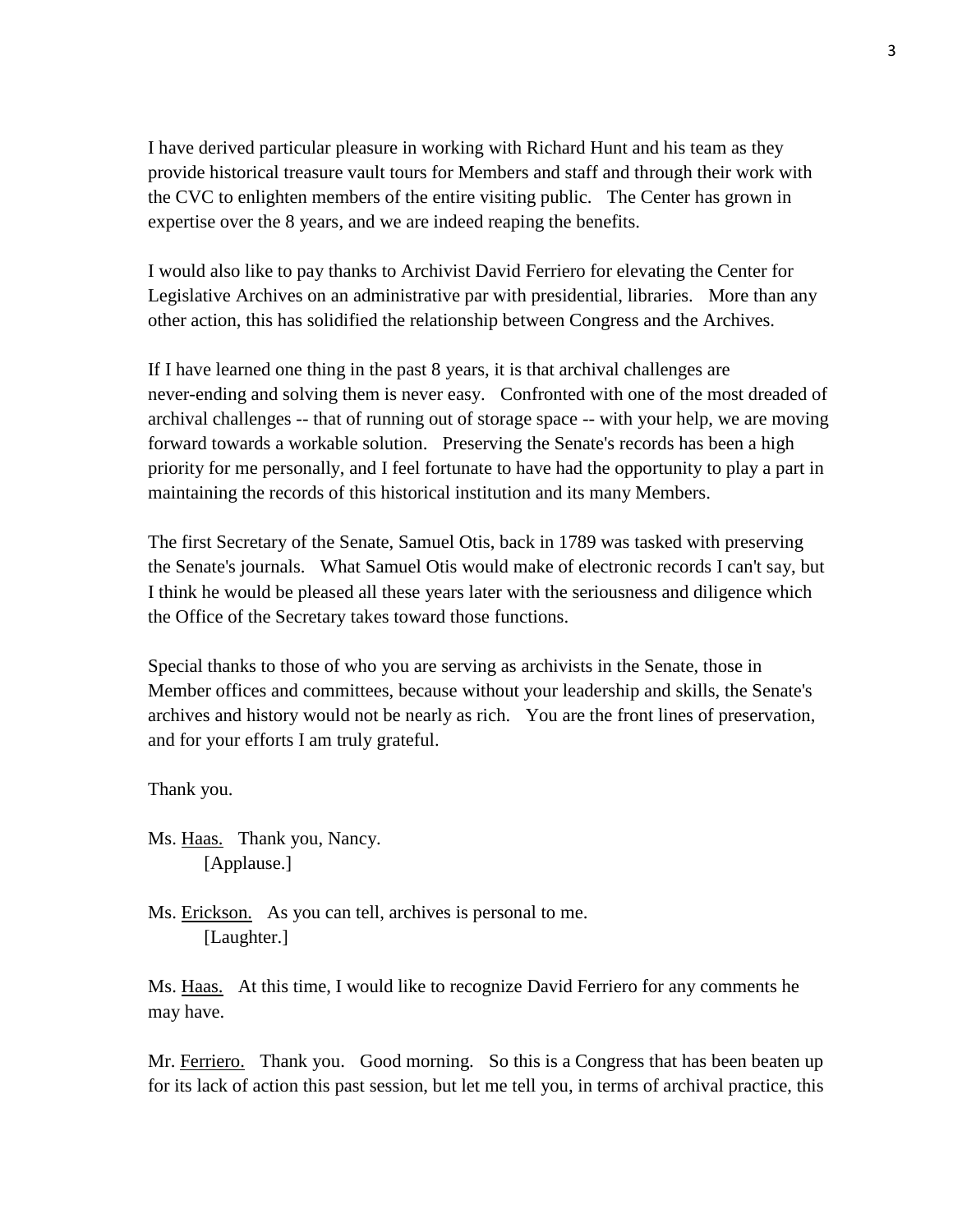has been an incredibly supportive Congress to the National Archives and our mission. Nancy cited the fact that H.R. 1233 has been signed into law by the President, and that was a bipartisan effort on the part of Elijah Cummings and Darrell Issa recognizing the importance of electronic records. And, finally, since 1950, when the Federal Records Act was passed, we can acknowledge electronic records. Huge, huge contribution.

In addition to that, we have two pieces of legislation in the pipeline that, you know, have been approved and are moving through the process: acknowledging electronic records on the Federal Register side, letting us do away with paper, and publish that electronically; and on the FOIA side, beefing up the Office of Government Information Services.

So I am incredibly appreciative of the bipartisan support that we have gotten from our oversight committees and, in fact, I had a telephone call last week from the new chair of the House Oversight Committee, Jason Chaffetz, who was pledging his support. We are going to sit down at the beginning of the new year to talk about agendas. He volunteered legislative and budget issues, and I volunteered space. So we will have a conversation in the coming year about that.

We had an opportunity to welcome the new Members of both the Senate and the House at the National Archives dinner for new Senators and two receptions for the new Members of the House. On both sides, they are really interested in the National Archives, and we have already got people signed up for tours in January. People are bringing their families and staff to visit, which is a good sign.

I am very pleased to tell you that on Friday -- this should be of special interest for those of you interested in access -- we launched the new version of the Online Public Access Catalog, on Friday with 2 million images, 8 million more coming in 2015, and 10 million descriptions of our holdings have been loaded. It is in the cloud. It is mobile. It is social. It allows the public to participate in tagging in the catalog. We think this is groundbreaking. We don't know of any other large institution that has done this. We currently have 85 percent of our records described, and we are on track for 90 percent this year, 95 percent next year. So things look good on the access side, and I am very proud of that.

We at the National Archives would like to thank Nancy for her service. It is going to be hard to say goodbye, but we have a few reminders for you, from the Legislative Archives first.

Mr. Hunt. Well, Nancy, you couldn't have set this up more beautifully, because for our facsimiles we have some pages from the first Senate Journal, including the entry on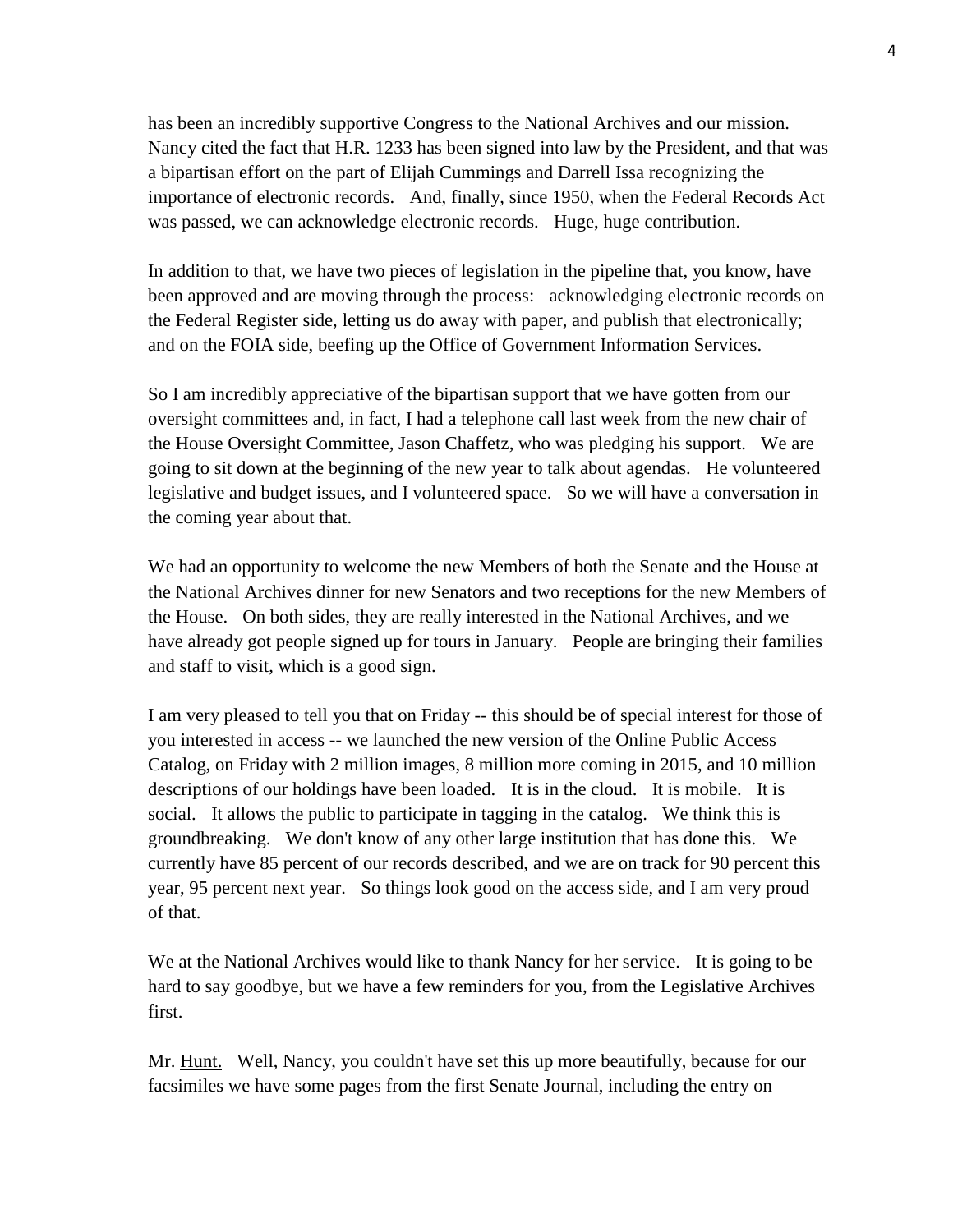Wednesday, April 8th, 1789, when Samuel Allyne Otis was elected the first Secretary of the Senate. So since you are number 32 in that chain, we wanted you to have this, as well.

Ms. Erickson. Thank you.

Mr. Ferriero. And we have the proclamation by Benjamin Harrison that was signed on November 20th, 1889, admitting South Dakota.

[Laughter.]

Ms. Erickson. Very good. Thank you very much. I will have a special place for it.

Ms. Haas. It is time to review the minutes from our last meeting.

Ms. Haas. Is there an objection in dispensing with the reading of the minutes? Hearing none, are there any corrections that anyone has to the minutes from the last meeting?

Okay. I would entertain a motion to approve.

Mr. Ferriero. So moved.

Ms. Haas. Second?

Mr. Ritchie. Second.

Ms. Haas. All those in favor? Opposed?

Okay. The minutes are approved.

During our last three Advisory Committee meetings, we have talked about the correspondence management systems used in Member offices and the difficulty transferring these records to repositories by retiring Members of Congress.

In August, the Congressional Papers Roundtable held a forum featuring staff from a vendor that provides a CMS to congressional offices, who described the types of information stored in the database and answered questions about how the information could best be migrated to repositories receiving the Members' papers after their service.

At this time, I would like to recognize Deputy Clerk Bob Reeves, who will provide an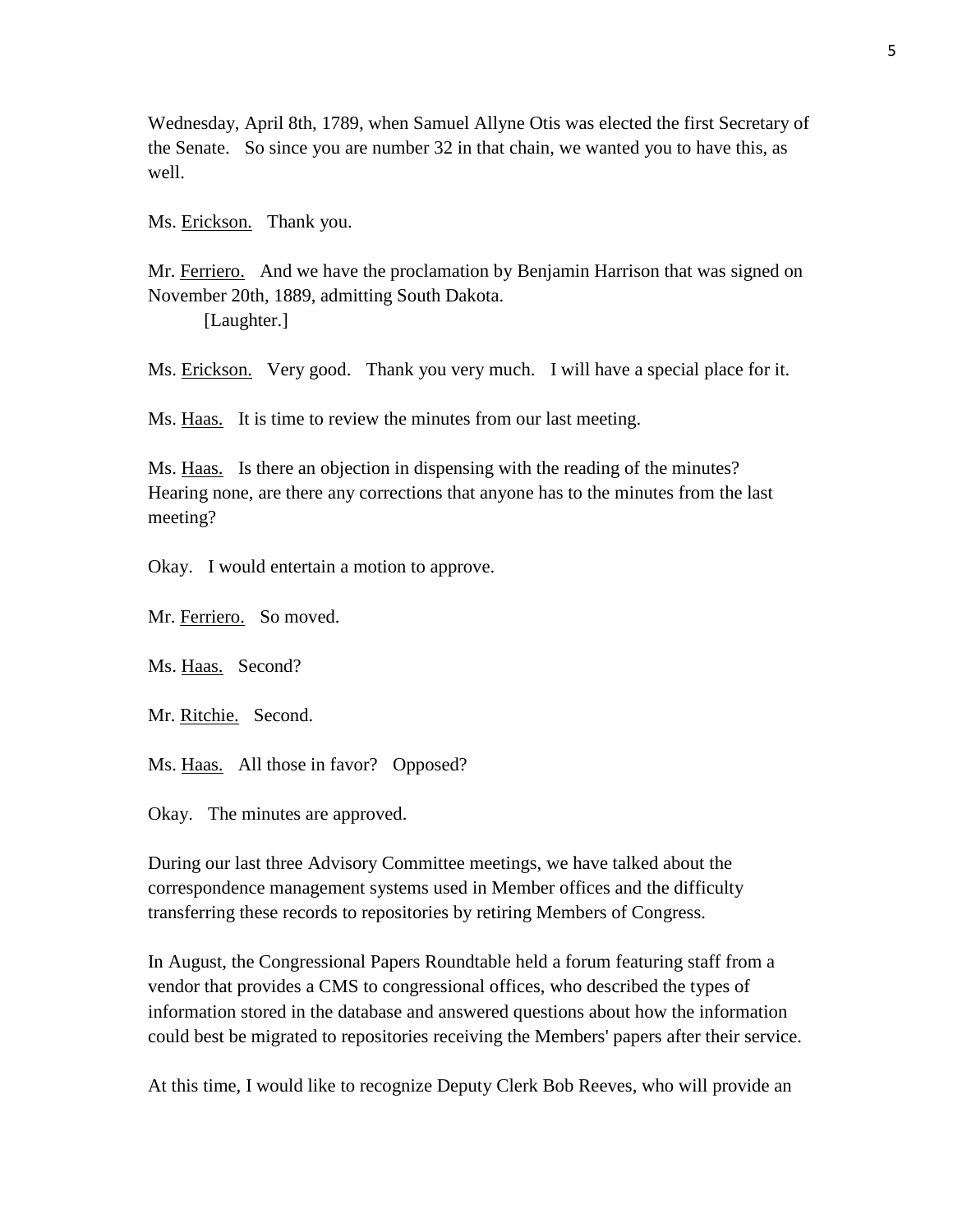update from these meetings.

Mr. Reeves. Good morning. As you will recall, at the last meeting we discussed how the vendor had provided a Microsoft Access database option for Members to receive their records. And we handed out a couple of DVDs afterwards, and we did get some feedback from the University of Georgia with regard to layout and different things like that.

And then at the August 13th Congressional Papers Roundtable's meeting, myself and the vendor did a presentation to the archivists there, which certainly generated a lot of conversation amongst the group, and I believe it was well-received. Since then, the vendor has continued to make progress with the Access database, and they have made some minor adjustments to improve usability of the database.

I have some statistics that show good news from the House side. From the 112th Congress, regarding House Members, only 3 percent of the Members availed themselves to the use of the Microsoft database, but for the 113th Congress, regarding departing Members, 23 percent have requested the Access database, and there are 10 more customers that are pending decisions. And I think the good news is that zero customers have asked for the old format.

[Laughter.]

Mr. Reeves. So I think the hope is that, with the help of House and Senate Archivists and the vendor, advising Members that we are no longer going to propagate the old format out into the community and that going forward only usable data is going to become available.

Ms. Haas. Any questions? Thanks, Bob.

I think one of the other things that we found through this is that we have also heightened the awareness in this practice, so not only with the vendor side but then also with the Member side. So we are continuing that with the new Members coming in as well as the Members that are departing to make them aware of this issue.

And, Sheryl, thank you for your continued work in this area.

Ms. Vogt. Yes. We appreciate what we have been able to do through this committee to move forward in this area.

Ms. Haas. Thank you. Thanks, Bob. At this time, I would like to recognize Karen Paul for an update on Senate activities.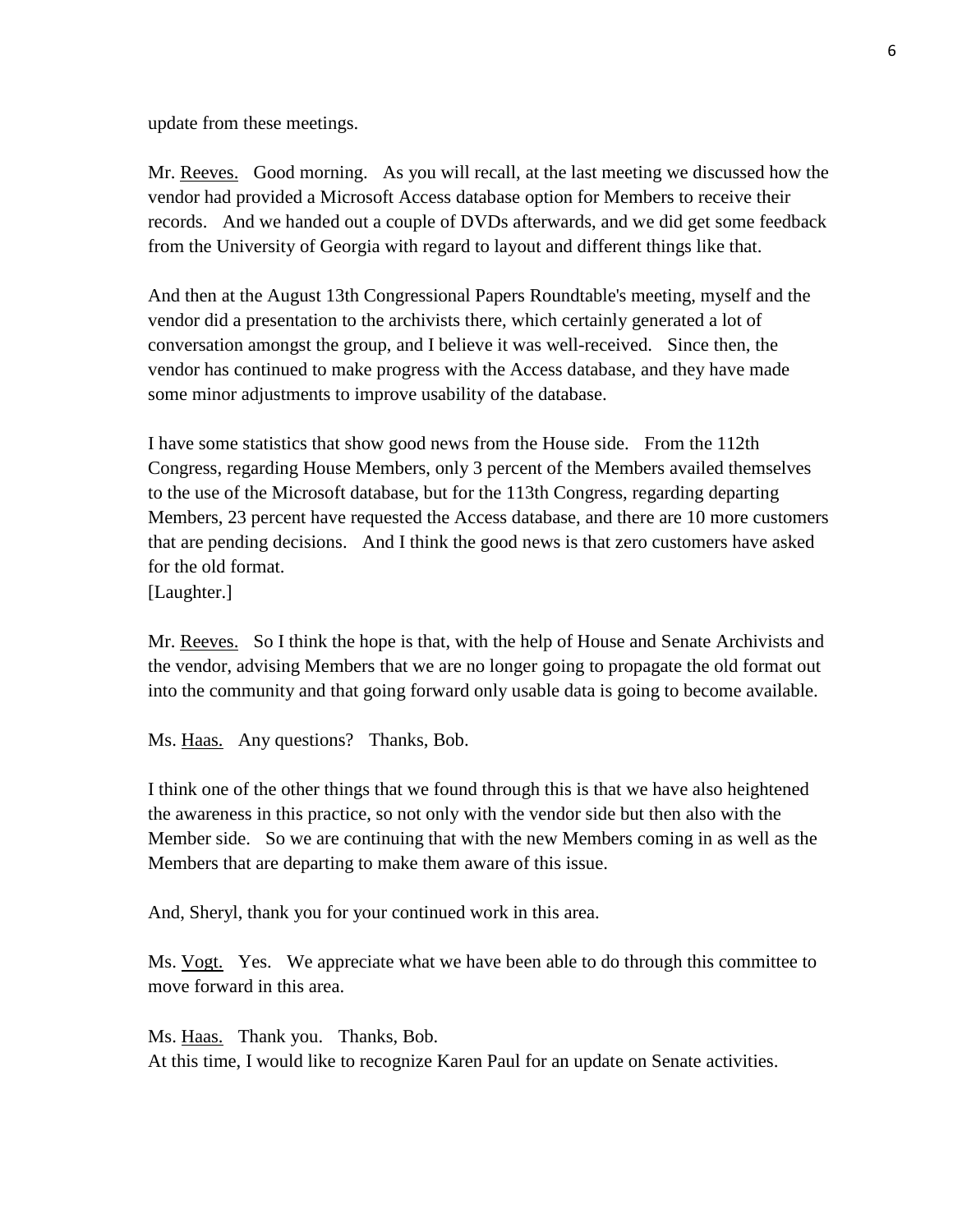Ms. Paul. We have been working very closely with the Members' offices that are closing. And for the 113th Congress, we have 18 Senators' offices either closed or in the process of closing. Fourteen have selected archival repositories. One collection is temporarily in personal custody. And we had two short-term placeholders, whose terms were so short they really didn't accumulate many records, and so those are still in personal custody.

And, as you all are aware, we will be working with another office this coming week to determine where that collection is going. But I have every hope and expectation that that collection will go to a repository, as well.

It has been interesting; we have had, of course, continuing issues with this process, and, actually, some new issues have cropped up. Email preservation is still number one in terms of a difficult decision for Members to make, although I have seen that it is becoming more acceptable for staff members to preserve their emails.

A new issue, though, that has been raised by several offices is concern about the security of donated electronic records and questions about access to such records. I think this is magnified by the Snowden effect and, of course, all of the hacking that is going on, but it is also a byproduct of tightly fought campaigns and the intensity of opposition research.

To help offices with this, we prepared a list of questions to be asked of repositories about their electronic records procedures, and we hope that the list will help provide reassurance, of course, if the answers are good. We also added language to a sample deposit agreement that addresses security of digital materials.

Another area new this Congress is social media archiving. We completed a year-long evaluation of social media capture tools under the auspices of the Senate Technology Assessment Group, and we concluded license agreements with three vendors in October. Two weeks ago, we held vendor demos and had good attendance. Our office actually is serving as business owner of this project, which means we are guiding offices and determining what they wish to collect and are working through administrative issues as they arise. Besides helping to save social media of the Members, this exercise has proved a good way to build bridges with our IT community.

Another area that we have been talking about are the constituent services systems. Unlike the House, the IQ Access solution doesn't scale to accommodate Senate CSS volume, and so we have begun to explore other possibilities. Through conversations with stakeholders, we are looking into the idea of creating a database derived from open-source material. The thought is that this, once developed, would be available to congressional centers who wish to reactivate the data they receive from retired Members. A prototype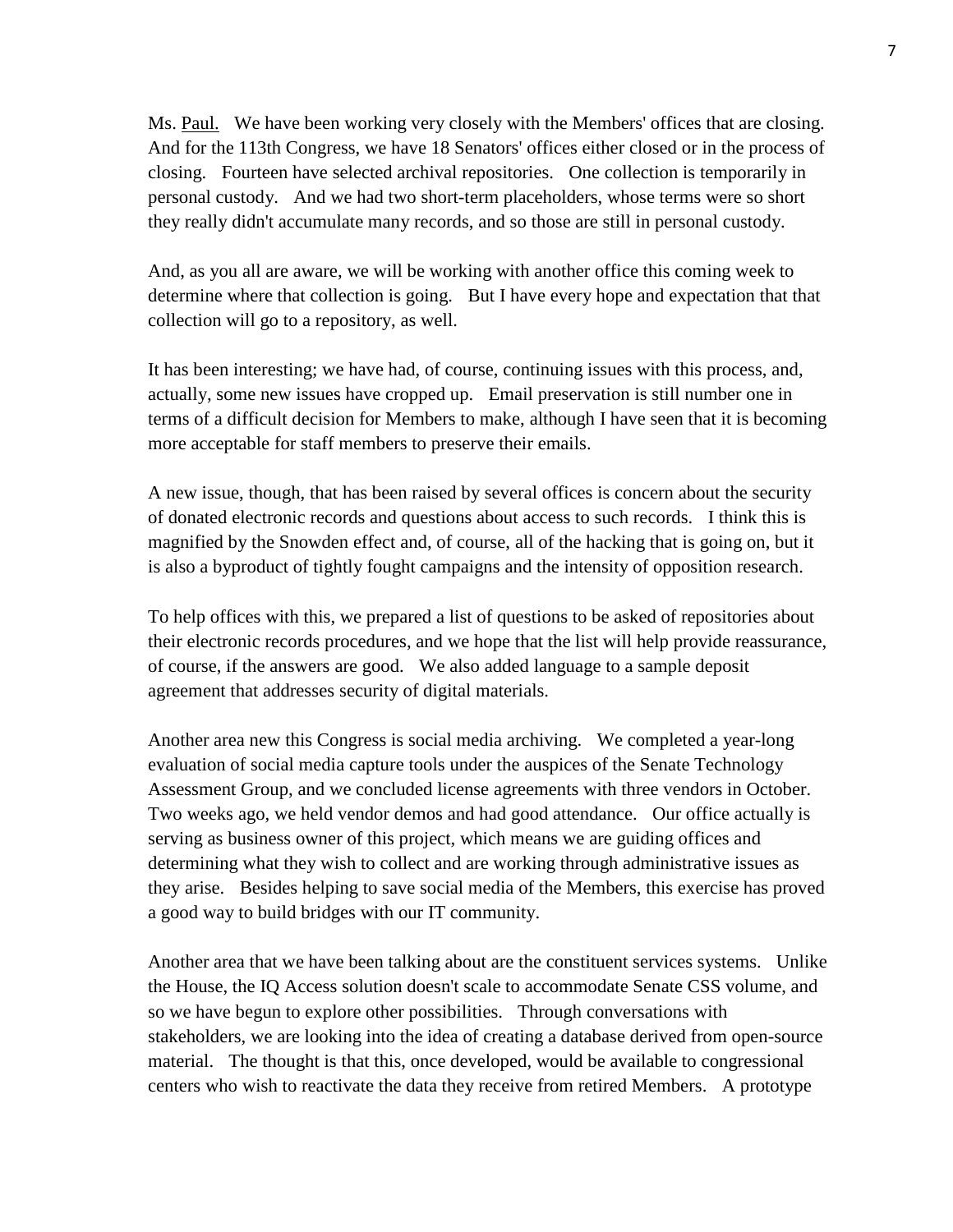exists at Middle Tennessee State.

At the CPR meeting in August, those who worked with downloaded data from Senate collections expressed interest in receiving more data tables than they have been receiving. A more robust download, they pointed out, would support study of aggregated data sets and would allow for studies into, for example, efficiency of these systems for communications, effectiveness, geographical differences, and the like. And our hope would be that with a somewhat turnkey database available to repositories, there would be a hope of eventually being able to study these things across congressional collections.

So our first goal right now is to have some larger downloads go to repositories, so we are moving in the opposite direction from the House a little bit at this point, which is fun. So the next step would be for probably one of the congressional centers in the ACSC to apply for a grant to begin work to develop the new database. So this is a story, obviously, that will be continued.

For committee archiving, we initiated a new strategy for this Congress, and we built on our new written policy for protecting records and restoring wiped records. And what we did is, we encouraged committees to run full saves before the election, thus guaranteeing that the electronic records get saved.

So, for this Congress, we have archived 930 cubic feet of textual records and 2.6 terabytes of electronic records. We also, I wanted to note, sent a record copy of committee hearings of the 110th Congress to the Center, and these are being processed and will be available.

Notably, we have received 250 cubic feet of Waco investigation records. These were returned to the Judiciary Committee from the University of Pittsburgh Arlen Specter collection, and these are being processed.

And we also received 20 cubic feet of Constitution Subcommittee records that were returned to the Judiciary Committee from the Birch Bayh collection at Indiana University, and these are being processed. The Constitution Subcommittee will be of research interest and will be open when they are processed.

So I think that underscores the effectiveness of our collaboration with the Congressional Papers Roundtable and also the Association of Centers, that people are contacting us to return these collections.

In the area of training, we produced a new edition of "Closing a Senate Office," and in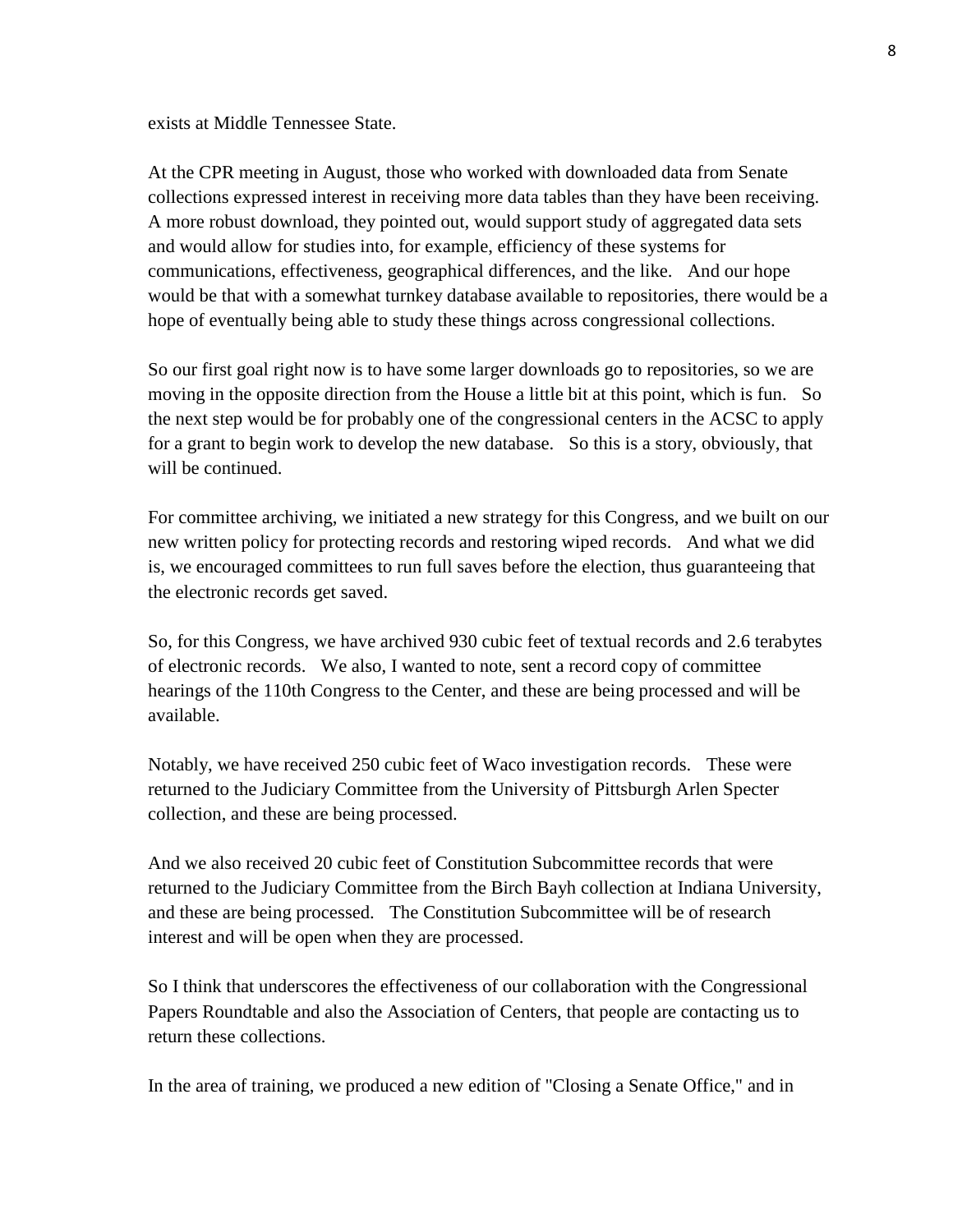preparation for opening offices, we have updated the office version of Archives' Toolkit. We held a brown-bag on Preserving Senate History--Staff Directors' Stories. And I would like to give a call out to Herb Hartsook, who is director of University of South Carolina Political Collections, and the staff directors from the Senator Hollings and Senator Thurman offices, who helped with this brown-bag. And we certainly picked up some good tips and advice that we will be passing on to future staff directors.

We have found, because of electronic records changes, having the need to train our committee archivists. And Deputy Archivists Elisabeth Butler and Alison White developed an electronic records description training class for them, and we will be building on this class to provide them with additional training as issues arise.

For orientation of the new Members, Historian Ritchie gave a presentation and presented a card, "Five Things Every Staff Director Should Know," to all of the new staff directors. So we thank him for that. We figured five things was all that they would need to know at this point.

[Laughter.]

Ms. Paul. Digital changes have impacted my staff, and whereas once we all tried to cover similar issues, we have had to specialize. We have been forced to do that. So I continue and will continue to focus on acquisition, education, and outreach. Elisabeth Butler is heading all of our accessioning activity right now, and Alison White is heading our digital curation projects.

Looking forward, we look forward to initiating a study of our entire collecting, accessioning, and archiving process for electronic records. Standards for digital curation are beginning to coalesce, and we want to be sure that we are following best practices. What we don't want is 20 years from now to look back and say, oh, we made a big mistake at this point, so we want to take a really close look at what we are doing.

And to begin this process, we had Professor Cal Lee from the University of North Carolina do a presentation to us in July on the BitCurator software. And we will begin to explore whether elements of this would be of help to our work in accessioning committee records.

We just learned last Wednesday that we are a finalist for the National Digital Stewardship Residency Fellowship in 2015. And, if selected, this would give us a fellow for 1 year to assist with working on this study.

And, finally, I wanted to bring your attention to the #AskAnArchivist Day handout. And although our office Twitters, the archivists had never participated until October 30th,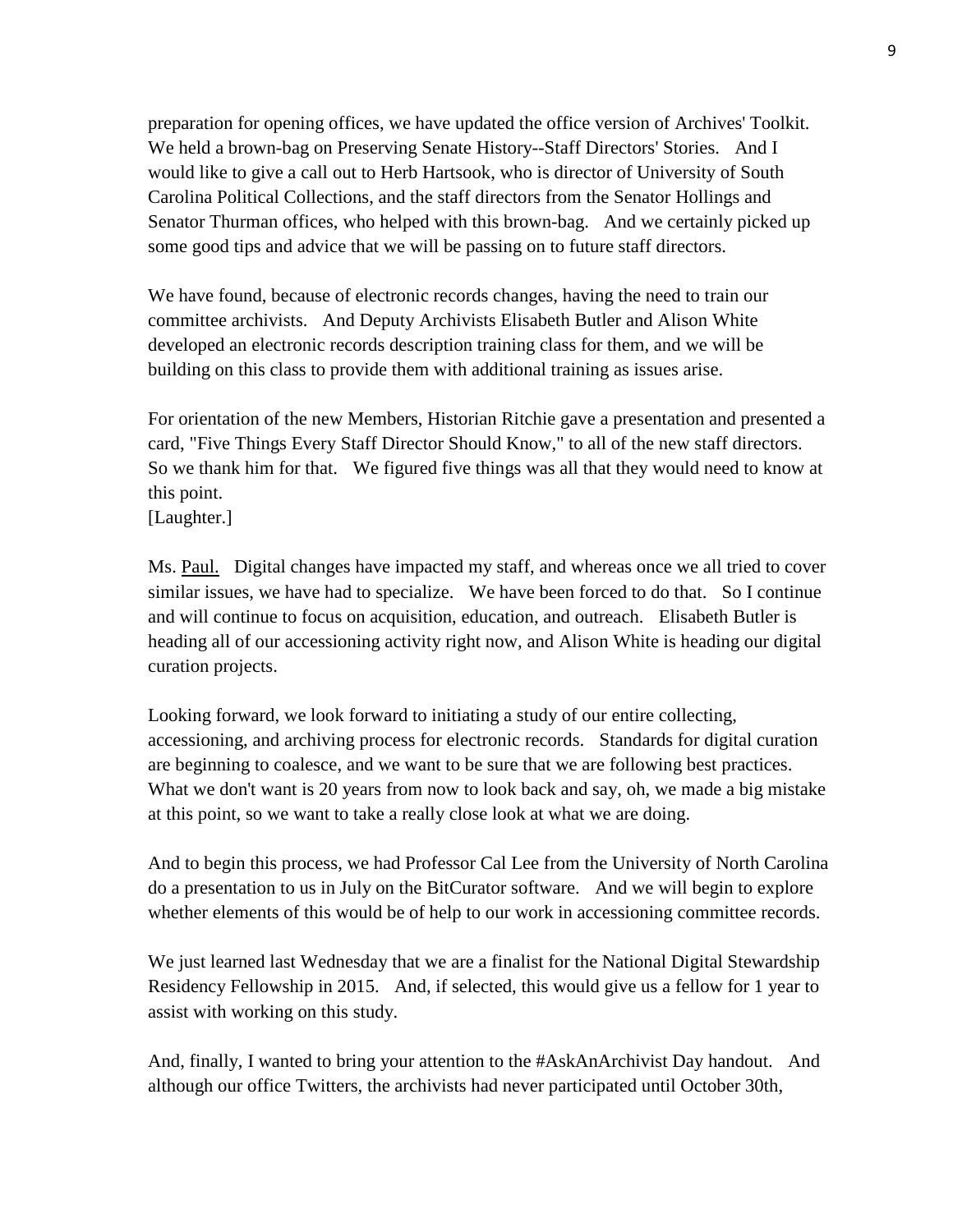which was #AskAnArchivist Day. And Beth Hahn, our head of this, told us that we normally average 4,000 impressions, and on that day we jumped up to 19,498. So do not ask me what an impression is, but I think that is good. [Laughter.]

Ms. Paul. And if your eyes haven't fallen on the particular tweets, I will bring to your attention that the tweet that elicited the most twitter activity was quite naturally about finding birds walking among archival papers in storage space in the Russell attic. [Laughter.]

Ms. Paul. Thank you.

Ms. Haas. Thanks, Karen. I would like to recognize Robin Reeder for an update on House activities.

Ms. Reeder. Thank you, Karen. Since the June meeting, Art and Archives staff have been focused on long-term and ongoing projects as well as planning for upcoming projects.

Art and Archives staff have been working closely with archivists from the Center for Legislative Archives and the Senate to consider the implications on congressional records caused by the space shortage at the National Archives, including making recommendations, updating procedures, and reviewing records stored at NARA.

Specifically, we submitted to NARA a draft protocol for retrieval of House records stored at the Washington National Records Center. Staff from the House, Senate, and NARA participated in a tour of the proposed space at the Records Center, during which many questions concerning access to and retrieval of records were addressed.

First and foremost, we have focused on what is best for congressional records in the short and long term to maintain our quality of service to our stakeholders. We have worked with repositories that have innocently "alienated" committee records in their congressional collections. In the upcoming months, we are developing strategies to address the issue both in terms of committee records leaving the House with Members' papers and working with repositories that have committee records.

In July, we hired a photo archivist to work in the Office of Art and Archives and with the Historian's Office. Michelle Strizever has a lot of experience with preservation and providing access to photographs and most recently was with a contractor for a Federal agency. She has jumped right in and is accessioning and cataloging photos, answering reference questions, and responding to rights and reproduction requests.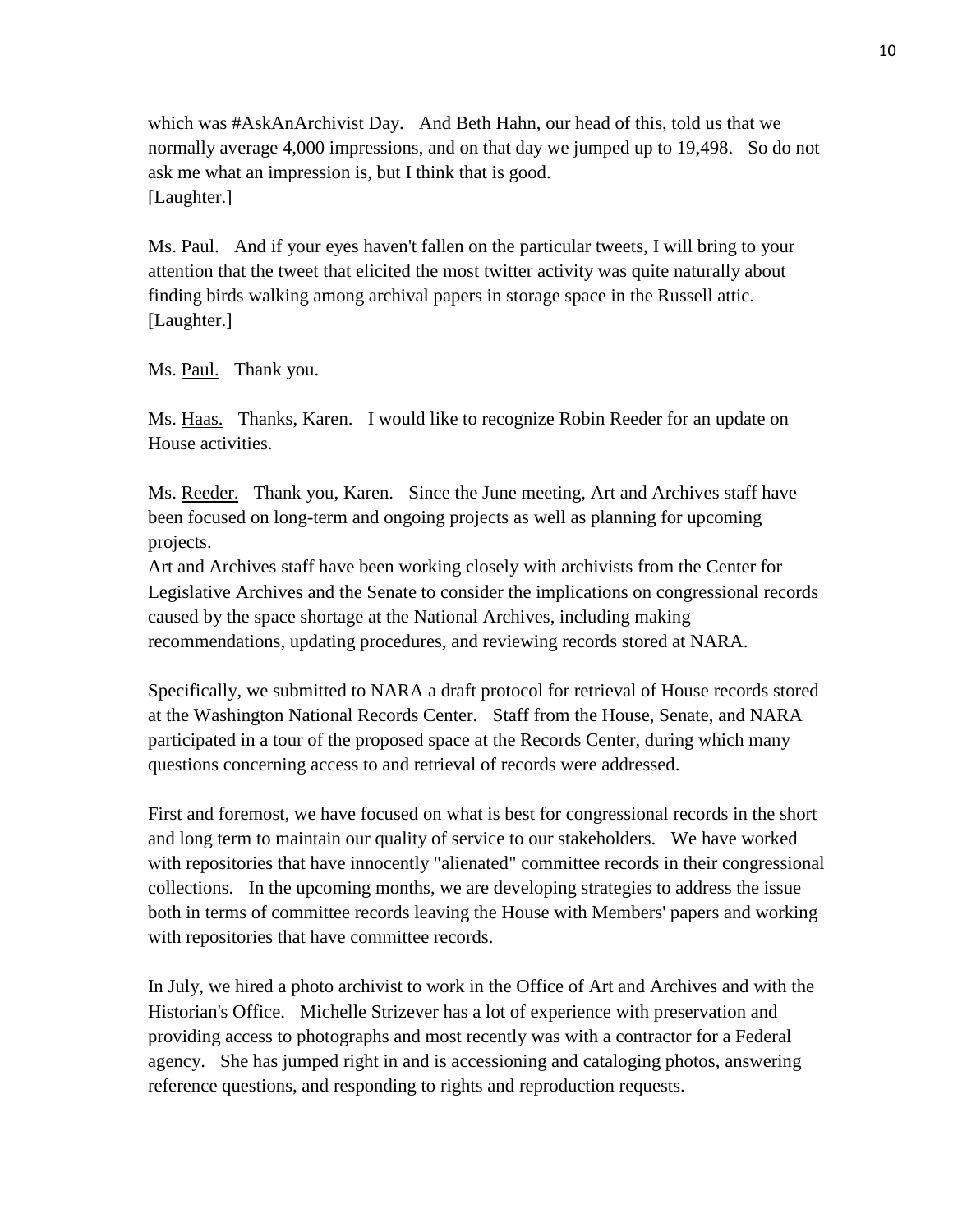Heather Bourk spent a good chunk of time training Michelle on the software and procedures for cataloging photographs. Both Alison Trulock and Heather attended training classes on digital records sponsored by the Society of American Archivists. Alison passed the Certified Archivist Exam in August at the Annual Society of American Archivists meeting. Congratulations to Alison.

We have continued partnering with the House Learning Center to teach classes on records management to House staff. Heather Bourk taught one class on committee records management, and Alison Trulock taught two classes on records management for Members' offices. Each class is taught once a month on alternating months. And since we started teaching these classes in July 2013, we have taught seven classes to Member offices and five classes to committees. In total, we have presented to over 50 staffers.

Michelle and I participated in the #AskAnArchivist Day, as well, sponsored by the Society of American Archivists and held on Twitter on October 30th. And we posted 23 tweets, and questions included largest items we have, most interesting documents, most challenging records, most surprising items, oldest records, and whether all archivists are orderly outside of work.

[Laughter.]

Ms. Reeder. I had to kind of answer a little differently than a lot of people on that one. [Laughter.]

Ms. Reeder. Archives staff have developed vision, mission, and value statements, and we are working on a strategic plan that includes activities and goals that will guide our office's projects in both the short and long term. And we also continue to regularly update our policies and procedures.

This fall has been full of activity for our office. We transferred the 112th Congress records, orphans, and electronic records to the Center, along with accompanying accession information from Archivist Toolkit. We have participated in 20 Member briefings since June, and these were for departing Members as well as for returning Members.

And here are some statistics. We have transferred -- actual records that have been transferred from committees to us, 825,000 pages. We have received 5 terabytes of electronic records; 40,500 pages of loans, as well.

Thank you.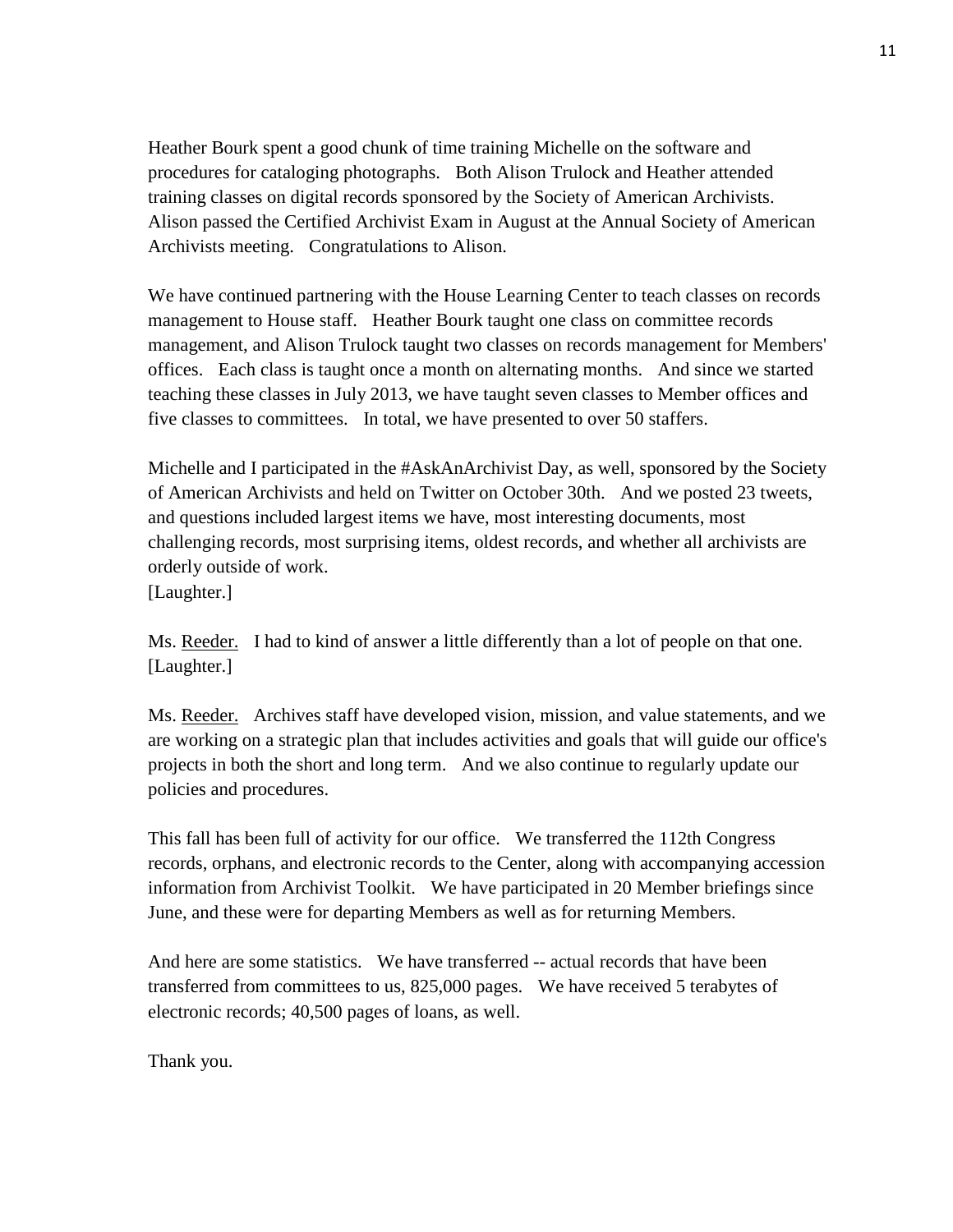Ms. Haas. Thanks, Robin.

As has already been mentioned, there has been progress regarding the space shortages for the records of Congress at the National Archives. I would like to call on Jim Gardner, Executive for Legislative Archives, Presidential Libraries, and Museum Services for the National Archives, as well as Richard Hunt, Director of the Center for Legislative Archives, who will update us on the progress that has been made.

Mr. Gardner. I am the person that bears the long title that Nancy mentioned in her opening remarks. I am the Executive for Legislative Archives, Presidential Libraries, and Museum Services. People rarely remember the whole thing, but they usually remember Legislative Archives since it is right up front.

Jay Bosanko, the COO at the Archives, has over the past meetings provided the larger context of space challenges we are facing at NARA. Legislative Archives, while critical to us, is a part of a much larger space challenge that NARA faces, an exponentially larger problem than we have here.

But the good news is that we believe we have a great solution for the immediate short-term needs as well as perhaps the longer term needs -- all the fruits of Jay's work analyzing and planning to address the Archives' much larger space challenges. As you will learn shortly from Richard Hunt, we are in a good enough place that Jay feels he can hand back the reporting over to Richard and me, while still remaining fully engaged himself in your and our needs. Rest assured that Richard and I will be working closely with Jay on the Legislative Archives piece of space planning at the National Archives.

My job today is to set the context for what Richard is going to discuss. As you know, the Center has approximately 176,500 cubic feet of records storage space in the downtown Archives building, of which approximately only 1,000 cubic feet remains available -- out of 176,500 cubic feet, only 1,000 remains available for the accessioning of new records from the House and Senate.

We predict that this remaining space will be completely filled by the end of this calendar year or soon thereafter. And we have agreed to continue to accept new records transfers from the House and Senate into the downtown Archives building since those records are the most likely candidates to be the called back by House and Senate committees to support the current business of Congress.

In the first few months of fiscal year 2015, the Center has already received 1,800 cubic feet of new House records and stored them in the downtown Archives building. In the same period, the Center has received 425 cubic feet of new Senate records. And we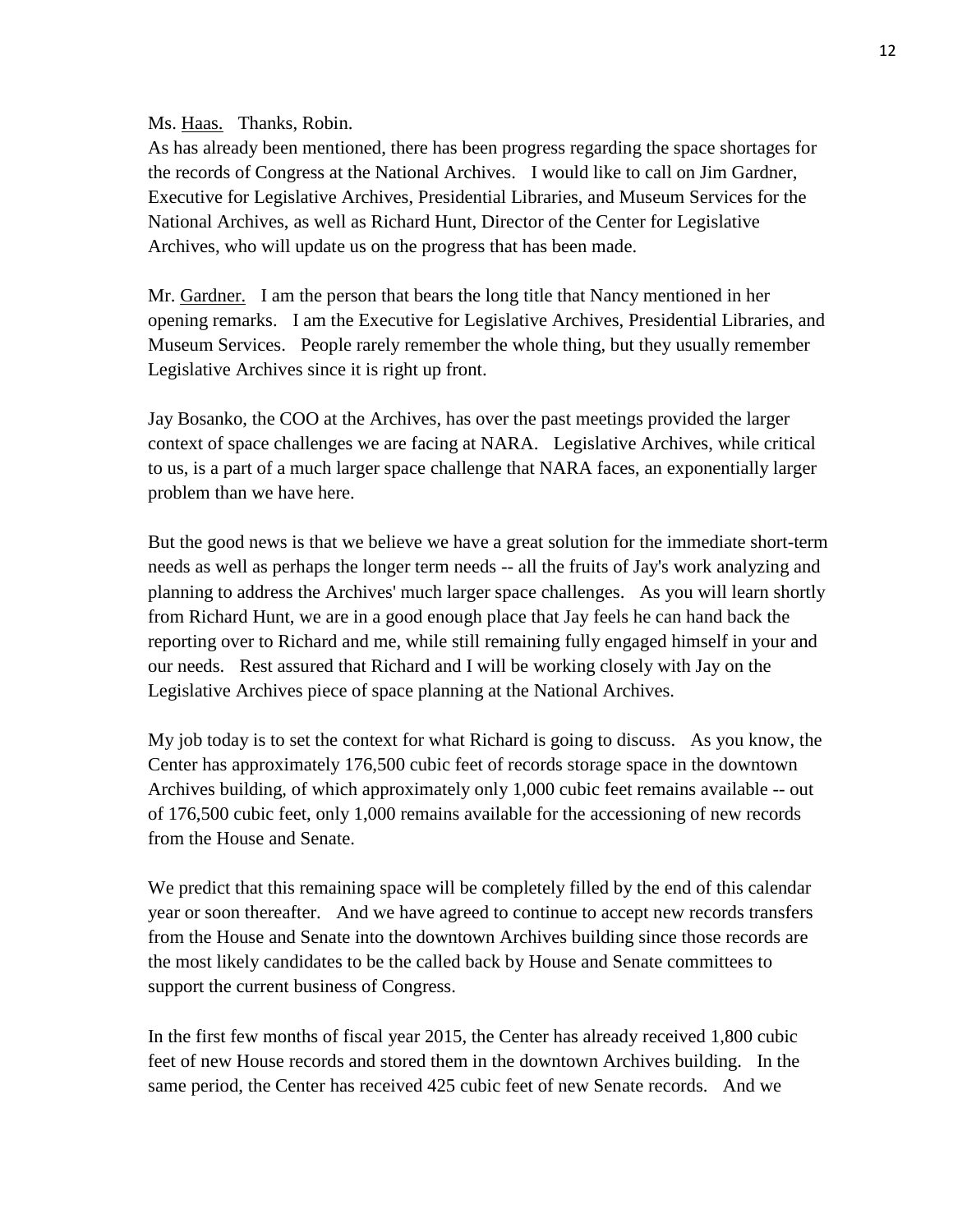anticipate the transfer of an additional 3,000 to 4,000 cubic feet of records throughout the remainder of fiscal year 2015 -- clearly exceeding our existing capacity of 1,000 cubic feet.

Richard is now going to take over and provide the specifics of how we plan to address that need and the solutions that we have been working on since our last meeting.

## Richard?

Mr. Hunt. Thank you, Jim.

Speaking personally and from my experience, I have had a bucket list at the Center, and electronic records was part of my bucket list a few years ago, which was the issue that would wake me up in the middle of the night screaming. Well, space has quickly become the next item on my bucket list, but I am confident that we are on a path to solving this one, as well.

Let me tell you what has happened since the last meeting and then walk you through the protocols and procedures for the use of space at the Washington National Records Center, also known as Suitland.

Let me tell you about the National Archives' short- and long-term plans for the storage of the permanent records of the House and the Senate.

These plans grew out of the discussions of the working group established by the House Clerk, the Secretary of the Senate, and with National Archives staff serving as well. It quickly became clear to the group that the major challenge was to find suitable and available space in the Washington, D.C. region that we could stand up immediately, and also identify expansion space for the future.

The immediate interim plan in place is one using the classified vault at the Washington National Records Center, which I will refer to as WNRC. The Center will exercise a level of intellectual control over the records and their locations, analogous to the level of control and care we provide for House and Senate records in our custody at Archives I.

WNRC, located in nearby Suitland, Maryland, is one of the largest records centers in the NARA system, storing approximately 4 million cubic feet of Federal records in 20 separate stacks. It services Federal agencies in Washington, D.C., Maryland, Virginia, and West Virginia and also provides courtesy storage for Members' papers while they are in office.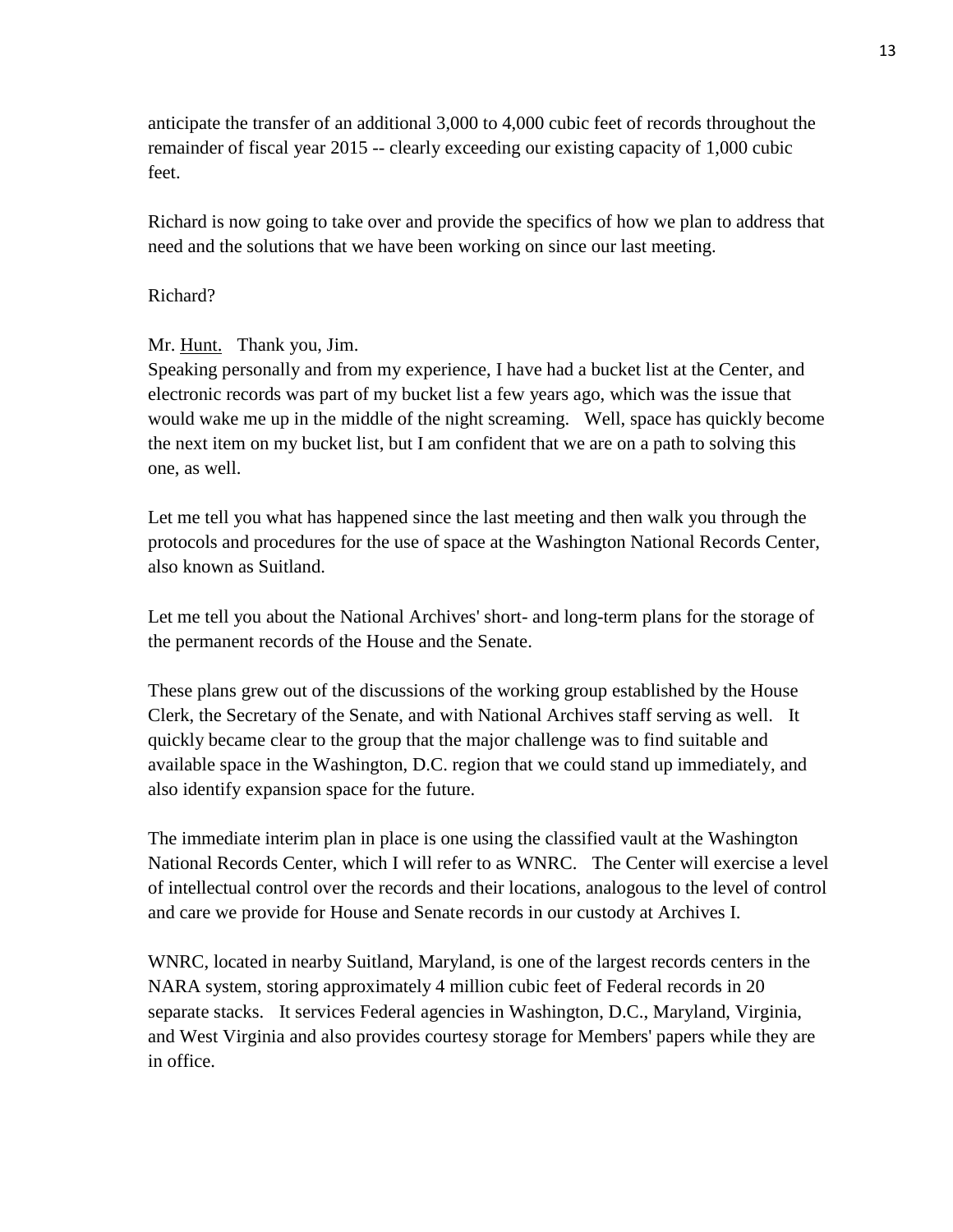The facility is certified to store security classified and other types of agency restricted records. Three of WNRC's 20 stacks securely house national security classified or other agency restricted documents, and that is where House and Senate records will go, as well.

WNRC is protected by multiple layers of security, including an intrusion alarm system monitored 24 hours, 7 days a week by Department of Homeland Security contract employees in the adjacent MegaCenter. There are also security cameras monitoring the property as well as inside the facility.

Working with the House and Senate, the Center has identified sets of older closed House and Senate records that are unlikely to be called back by House and Senate committees and that, subject to House and Senate approval, are candidates for moving to the classified WNRC vault. This will create sufficient space in the downtown Archives building for new House and Senate records.

I will reiterate: All new accessions of House and Senate records will continue to be sent directly to the Center and will be stored and processed at the downtown Archives building.

The next step is to meet with the House and Senate archival staffs in the next few weeks to finalize recommendations on the first set of records to be moved. Somewhere between 1,000 and 2,000 cubic feet can be sent to WNRC as early as January. The Center will then work with the WNRC staff to schedule and complete the move, and we will have sufficient free space in Archives I for what we estimate to be 3 to 4 months of new accessioning activity.

Accession figures over the past 20 years tell us that fiscal year 2015 will be a high volume year for records accessions. In addition to what we have already accessioned since October and the 1,000 to 2,000 cubic feet of older records we anticipate transferring to WNRC in January, we will need to work with the House and Senate to identify another 2,000 to 3,000 cubic feet of additional transfers to accommodate accessions for the rest of fiscal year 2015.

We will have to do the same exercise for each fiscal year, with varying amounts of volumes, with high-volume years and low-volume years, until additional records storage space is secured to accommodate the projected growth in House and Senate records.

The good news is that House and Senate records are moving into a section of the WNRC classified vault that can be separated and caged off and can hold up to 25,000 cubic feet of records. Worst-case scenario, that would give us 7 years to find a permanent, long-term solution to the records storage challenge we face today.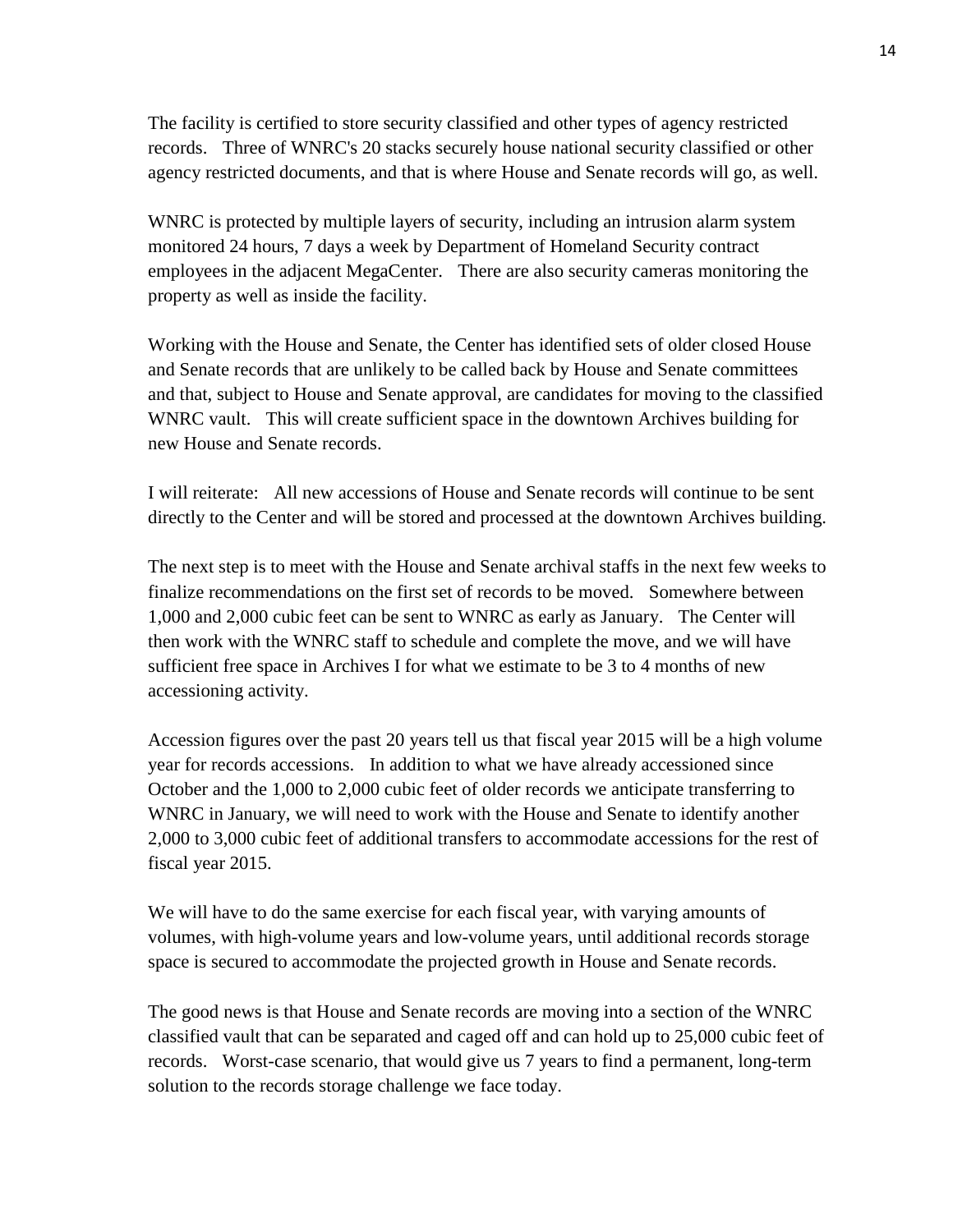In the rare circumstances when the House and the Senate may request the return of closed records from the classified WNRC vault, these requests will be sent, as today, to the Center, who in turn will contact our WNRC colleagues to identify and pull the records. Center staff will pick up the requested records from WNRC and deliver them to the appropriate congressional authorities.

Appropriate paperwork, with signatures, will establish an unbroken chain of custody throughout all phases of the records movement, including their return to Suitland. We will track all loans through the Holdings Management System, the same system we use to track records moved from Archives I.

House and Senate requests for records will be fulfilled within 24 hours, as we promise today. And urgent requests for same-day delivery will be accommodated if the request is made early enough in the day.

All records and locations will be labeled and tracked at the box level in the Archives and Records Center Information System, also known as ARCIS. That is the holdings management system they use at the WNRC. Two of our staff at the Center will have ARCIS accounts and will have access to information about House and Senate records stored at WNRC. So we will know where they are at all times.

Access to the classified vault is highly restricted to a small number of personnel, and every visitor must sign a daily visitor log that records and tracks their entry and exit. Center staff will have escorted access into the vault as needed. If access is required on a more frequent basis, however, one or two Center staff with the proper clearances will be granted unescorted access into the classified vault. All staff members and visitors undergo exit screening when they leave WNRC.

So we are confident that we have a viable short-term solution in place to continue to accept new accessions of House and Senate records and provide secure storage for all of our holdings until a long-term solution is in place.

The long-term solution under review by the National Archives involves the consideration and analysis of the feasibility and associated costs of storing all closed House and Senate records at leased space from GPO at one or more of their North Capitol Street locations in close proximity to the Capitol. The Clerk, the Secretary, and the Archivist conferred with the Public Printer to launch this initiative.

The National Archives has had three on-site meetings and tours of GPO space with GPO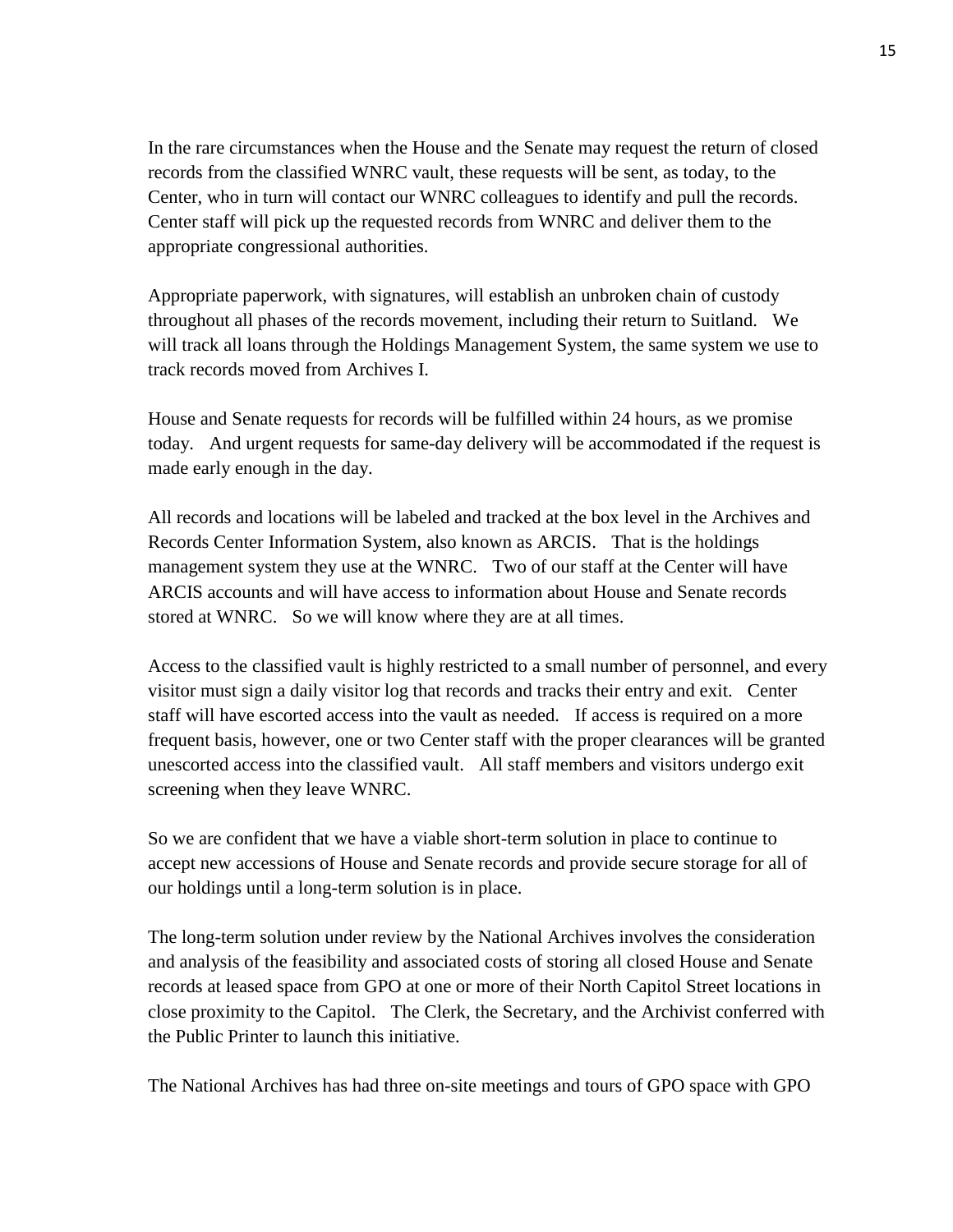staff and engineers. The Archives is providing the funding for an engineering feasibility study of the available spaces to determine the records storage capacity of the spaces and the estimated costs of necessary improvements so they meet National Archives storage standards.

We are in the award phase now, and the formal analysis should start in earnest in January. We expect to have the results of that study by late spring or early summer, in time to report at the summer meeting of this committee.

While we must wait for the results of the feasibility study, we believe that we have a long-range solution in sight for the continued safe storage of House and Senate records for the decades ahead.

I would be happy to take any questions.

Mr. Ritchie. May I ask a question? First, I just want to say I really appreciated the fact that the Archives took us on personal tours of both of those facilities, the Records Center and the GPO space. And everybody came along; we really had a chance to ask a lot of questions. And there is an impressive amount of space that is available.

One issue that came up when we were at the Records Center was the financial arrangement between the Archives and the Records Center. Do you actually lease space from the Records Center for records? How do you work this out in terms of the budget and the finances?

Mr. Hunt. I am not the expert on the subject, so David will correct me, or Jay. But the Records Center is a fee-for-service operation --

Mr. Ferriero. Jay used to run this operation.

Mr. Hunt. Jay, would you like to answer that?

Mr. Bosanko. Thank you. That is a good question. The Federal Records Center Program at the National Archives for just over a decade now has been a cost-recovery fee-for-service model. And the National Archives, when we use the Records Center storage capabilities as well as the services that they provide, we pay for those into the revolving fund out of our appropriated funds. That is how we manage the storage and any services related to the courtesy storage that we provide for Members, and the same arrangement will be in place going forward for House and Senate records.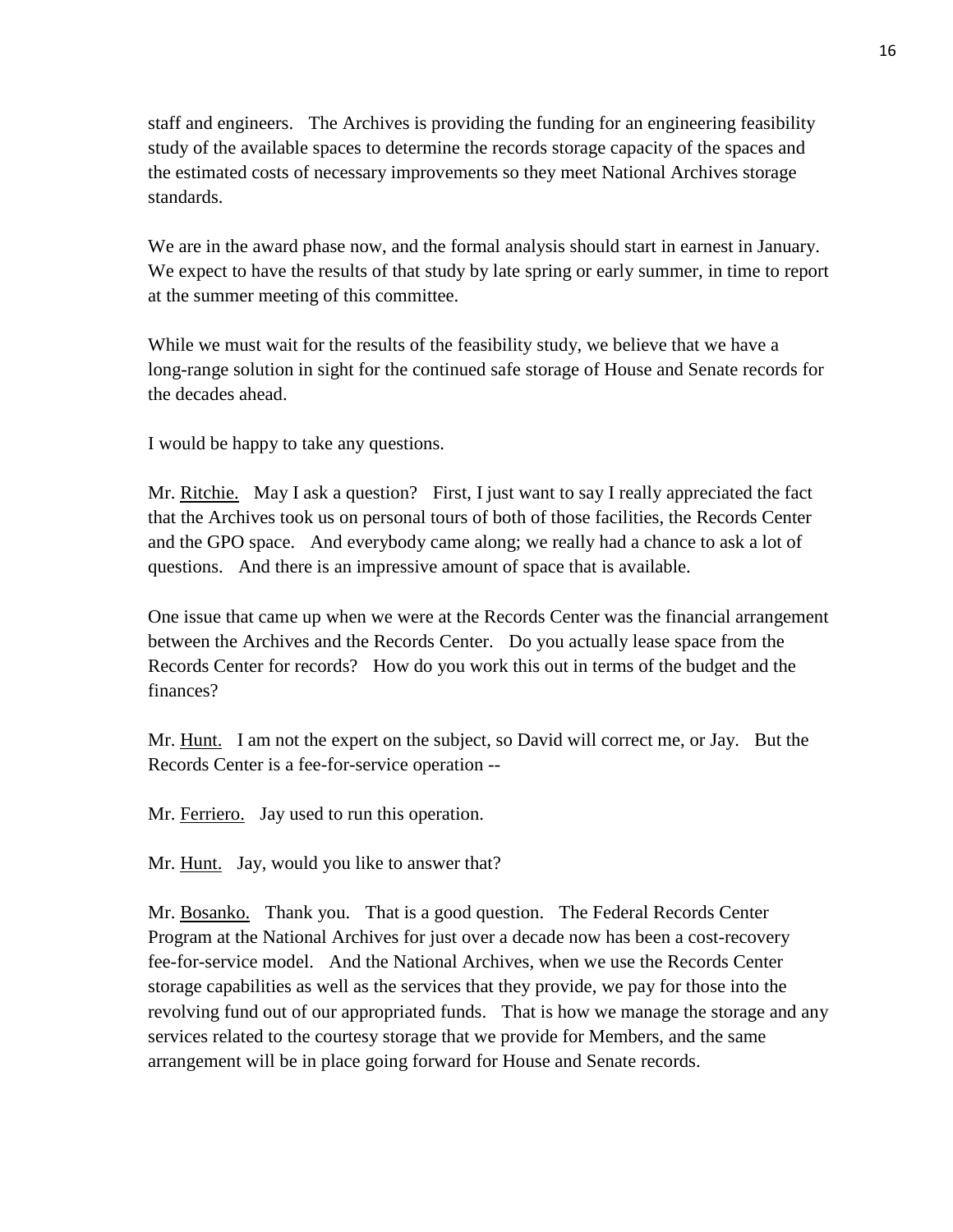So, in addition to the investment we are making in the engineering and feasibility study, the interim storage space is another demonstration of our commitment to making sure that we are bringing all of our resources to the table to address the space challenge.

Mr. Ritchie. Thank you.

Ms. Haas. Any other questions?

I would just like to thank the Archives for the work that you have been doing in this area. We continue to have concerns; I think everybody does. But we have made some progress here, and we have a plan for an interim solution.

But I think we still have a lot to do on a long-term solution, and I would ask that we continue to get regular updates on the progress that is being made so that we can share it with the rest of the Advisory Committee members so we can follow the progress.

Mr. Bosanko. Of course.

Ms. Haas. Okay. Thank you. At this time, Richard is up to give us an update on the Center and the ongoing activities there.

Mr. Hunt. I just wanted to highlight three areas of accomplishment that I am particularly proud of this year. In the report, in the section on electronic records, I hope you have noticed that we are now receiving hundreds of accessions of electronic committee records from the House and Senate. So we have really crossed the threshold where more and more committees are contributing their electronic records. And we are not just getting the low-hanging fruit anymore; we are getting the actual work product of these committees. So I applaud the House and Senate archival staffs for all the missionary work they have done on that front. But you are making life very busy for Shannon and Brandon, now that we are processing those records.

[Laughter.]

Mr. Hunt. We have received along with those records incredibly rich metadata, which will enhance access when those records are open in the future, created contemporaneously to the creation of the records, tapping into staff intel about the records. So that is going to be extremely useful.

We have seen a doubling of Center staff time devoted to electronic records services, which shows our transition from support on the missionary work we were helping you do to the actual processing of electronic records.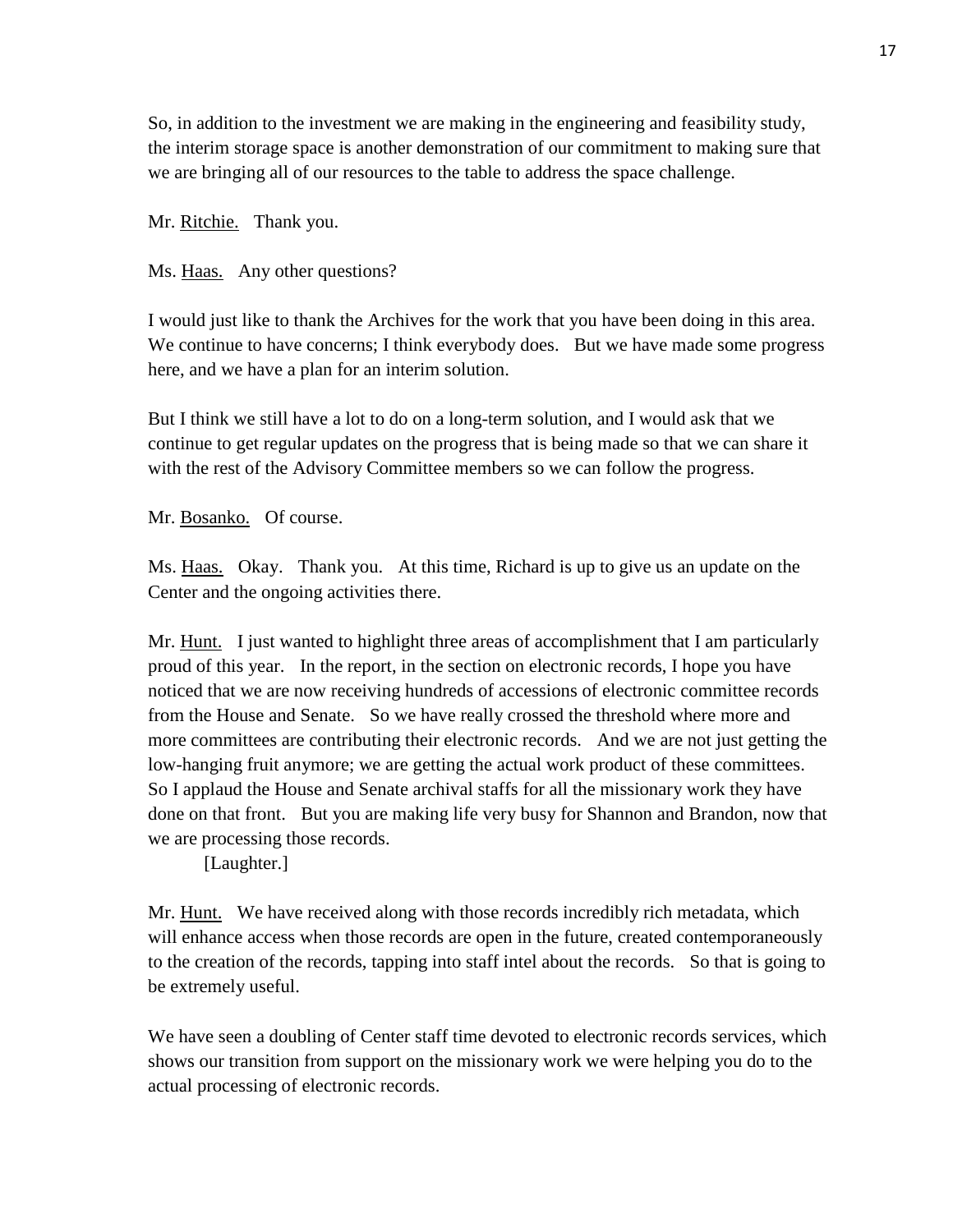We have seen a significant reduction in the volume of electronic records in the data preparation category, which means transferred but not yet processed, and then a concomitant increase in the volume preserved in ERA-CRI, especially for House and Senate records. So we have done a significant amount of processing this year.

Legislative commission records still remain a major challenge for us. It is the sheer volume of those records as well as the way they were transferred, typically in haste at the final hour as the commission went out of existence, and included things like encrypted files without passwords. So that has been a challenge.

The second area I would like to highlight is improved access to the records of Congress. You have seen the continued progress we have made in the enhanced description project. We have nearly doubled the number of descriptive records available in the National Archives Catalog, so part of those 8 million new descriptions are House and Senate records.

I need to recognize and thank our colleagues in the Office of Innovation, who have reviewed all of the descriptions that we have done so that they could make their way and be publicly available in the catalog.

You may have noted we have completed enhanced description for records for 80 Congresses out of the 98 Congresses that have open House and Senate records. So we have made incredible progress.

And with the release of our new Web portal for researchers, we have provided a user-friendly search interface while also providing a very sophisticated, complicated, customized search mechanism to explore House and Senate records. So I feel like we have made great strides on that front.

And for the last accomplishment, I would like to invite Charlie Flanagan, our outreach supervisor, to come and demo our new mobile app, "Congress Creates the Bill of Rights."

Mr. Flanagan. It is my pleasure to share our app with you. "Congress Creates the Bill of Rights" mobile app is an interactive learning tool for tablets that lets the user experience the proposals, debates, and revisions that shaped the Bill of Rights in the First Congress. The app was released to the public on September 17th in celebration of Constitution Day, accompanied by the "Congress Creates the Bill of Rights" e-book.

The app was designed to engage today's digital-media-savvy students through hands-on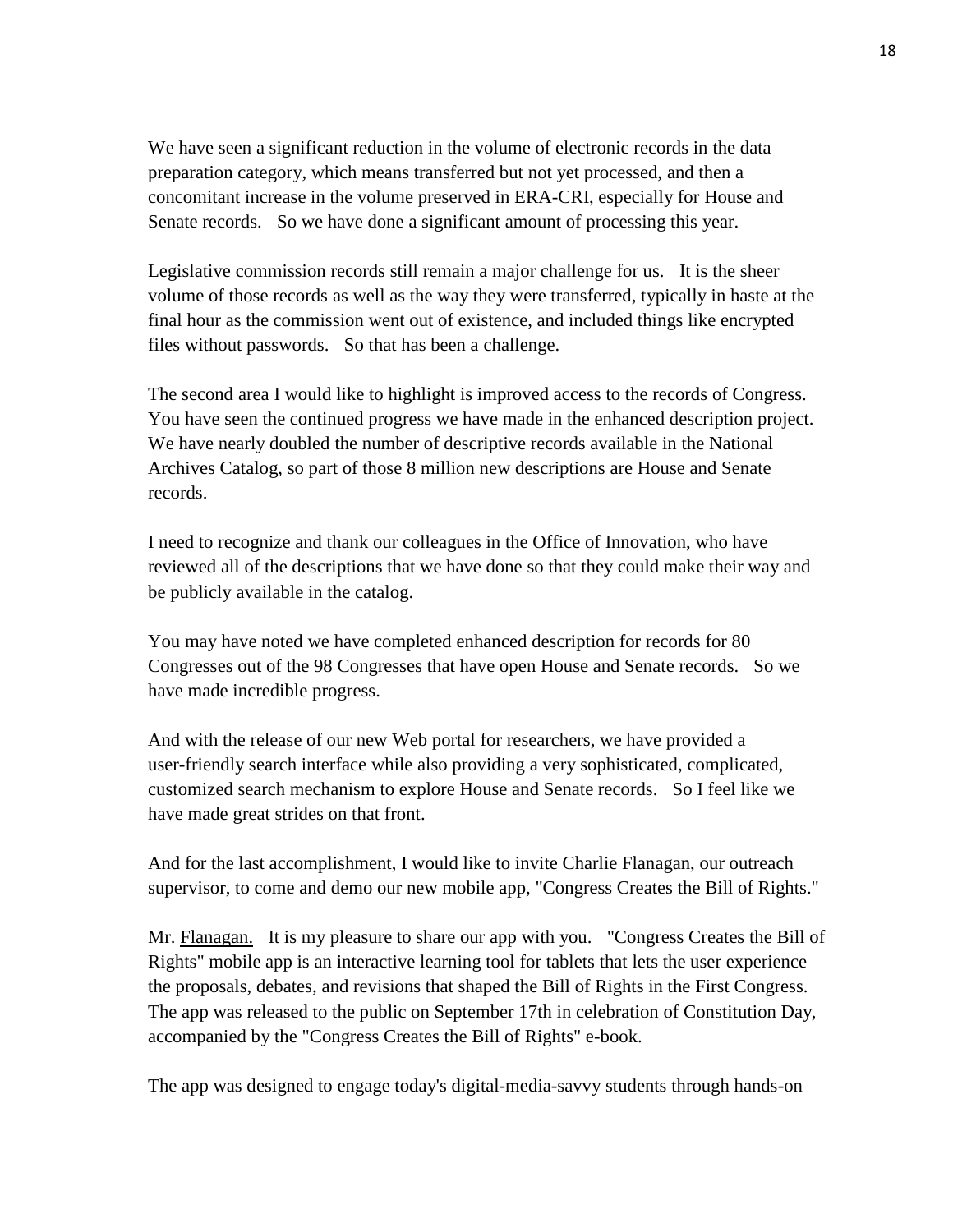learning with the original records of Congress. Its menu-based organization engages the user in three dimensions of historical inquiry. They explore the historical context in which the Bill of Rights was created, they go inside the First Congress to witness the House and Senate at work, and they join the debate.

The three types of inquiries are clear from the menu that you see in front of you. The column on the left in teal introduces the context of Congress in creating the Bill of Rights. It begins with a summary of the process by which Congress proposed amendments and introduces an extraordinary markup that reflects how conflicts and compromises between the House and the Senate and factions in each chamber shaped the amendments.

Next, a slideshow of 20 images using maps, period illustrations, and documents explain how Congress served as the forum for the nation to resolve the debate about amendments that had emerged from the State ratifying conventions.

And, of course, it ends up in Congress, and we want the focus to be on the fact that the Bill of Rights was the product of Congress -- the people's representatives resolving one of the great issues to face the nation in the early days under the Constitution.

The heart of the app is the center column. That takes you inside the First Congress, and it is there that we were able to do some magic with the records of the Congress. As you know, if you are going to understand how Congress created the Bill of Rights and why that is important, there are some things you need to know.

You need to know who the people were. Who were the leaders in Congress who thrashed out the differences on the question of whether there should be rights or not? Well, of course, you have to start with James Madison, so we present a thumbnail biography of James Madison.

But there were others, as well, who were very important. Because if you look at what students are expected to learn, they need to know the Federalists from the Anti-Federalists. And we were able to give a thumbnail description of the position of the Federalists, the Anti-Federalists, and then to bring up some of the people who actually led these factions. And so we have a little biography of Roger Sherman, James Jackson, and Elbridge Gerry and others who were the leading voices in the Congress.

Well, those are the people, and now that you know the players, you really should know the issues. And so people would think that they argued about the First Amendment, gun control, or things like that, but what we did is we went back to the records of the House and the Senate, and we asked, what did they actually talk about? And so you see five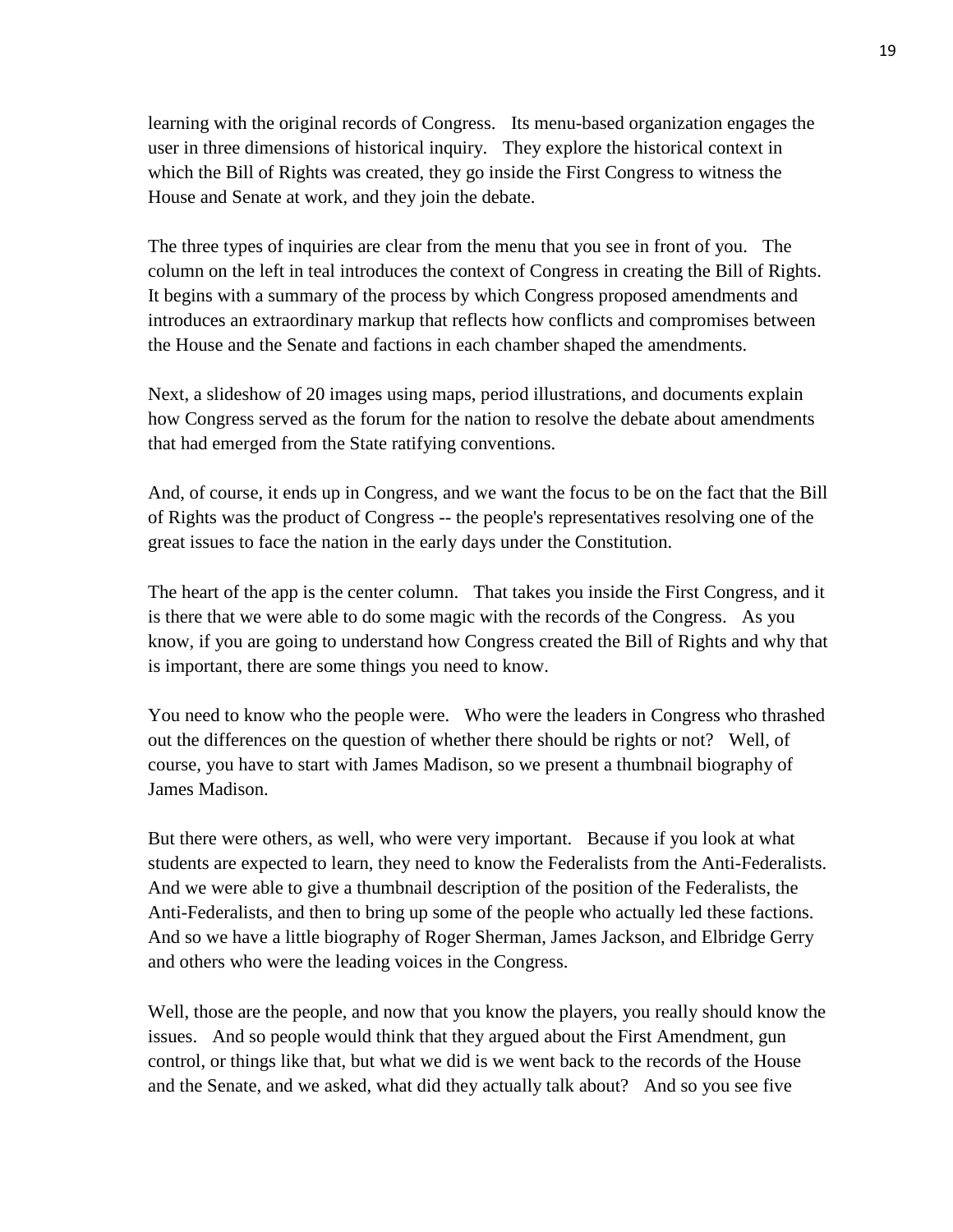issues here that were the principal things that were debated. People were surprised to find the first one: Should the Constitution be amended at all?

And in addressing this, what we did is we went back to the debates that were recorded in the House, and we took the actual language from those debates and put them in front of the students to immerse them in this debate. So they are using the records of Congress to go inside the First Congress and find out what was said.

The best thing we have is the markup created in the Senate as they created the Bill of Rights. The House passed 17 amendments. James Madison badgered his reluctant colleagues to get it done, but they finally passed it in August of 1789. And when they went to the Senate, this document was created.

When you are looking at this document, you are seeing the notes that Samuel Otis wrote on this piece of paper as they debated. So I always think of it as if you were just looking in the window watching this debate happen.

And we find that the thing that makes it student-friendly, that makes it public-friendly is they can get close to the First Congress. Through the wonders of handheld computers, you can move in, and you can really see a document in a way that you couldn't in real life. You can keep going and you can see the fibers on the paper if you want.

[Laughter.]

Mr. Flanagan. But it really takes you in, and you can see what all those notes were. And that is a good start. But those notes weren't created in one moment. They were created over the course of 7 days. And so what we thought would be really great was that you could see how compromised unfolds. And we took the most famous of the amendments, the First Amendment, which started off as House Amendments 1 through 3 --

Mr. Hunt. Three and 4.

Mr. Flanagan. Thank you -- 3 and 4. And over the course of days, it became what we know as the language of the First Amendment.

So we started with the August 24th version. And you can see this on three levels. You see a facsimile at the top, and you can see the text transcribed in the middle, and at the bottom you see a brief explanation.

Well, if we walk through the debates, here we are on September 3rd, and you can see some changes starting to happen. And in the middle band, we adopted the track-change feature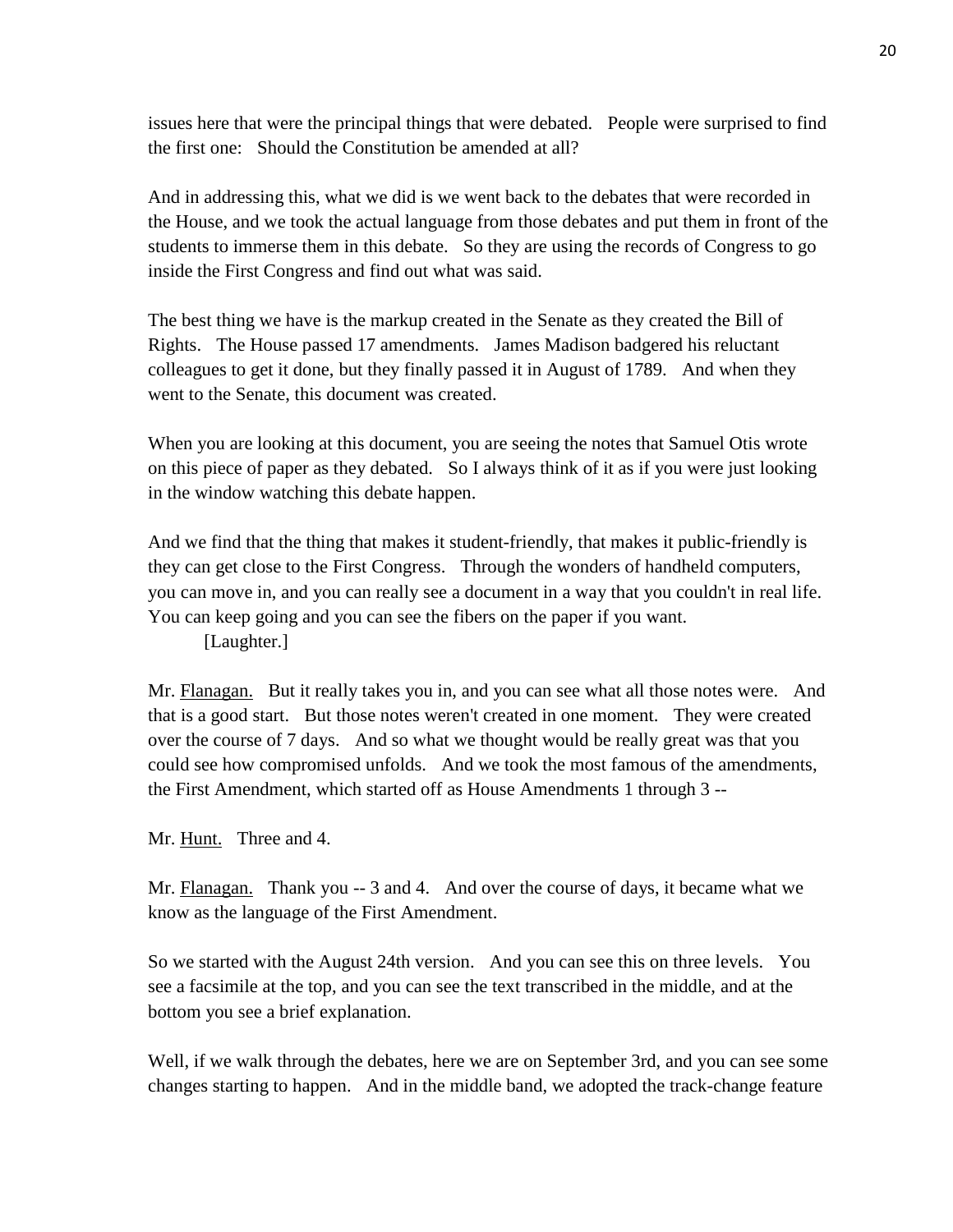that we are all familiar with so you can track the changes. And, literally, a user, a student, a member of the public can see the First Congress at work, thrashing out what the language of what we know as the First Amendment should be.

And you see on September 14th we are out of the woods. Well, not quite. And that introduces them to the legislative process, because we go to a conference committee where they strike out the language. And it is on October 2nd that the language that we know as the First Amendment has been approved.

That was so much fun that I know you would like for me to walk you through the next step of this, which would be to see all 17 of those amendments --

[Laughter.]

Mr. Flanagan. -- but I will reassure you that I am not going to do that. But just to show you the logic of it, if you go to House amendment, the third, you can see that at each step in the legislative process, we have captured an entry which gives you a facsimile, showing you how, again, that appeared on the Senate markup. You can see a transcription of it in the middle, and at the bottom you can see an explanation of what has happened.

Well, if you do the math, we have 153 snapshots that show you each of what became the amendments of the Bill of Rights as it worked its way through Congress. And we are almost done. We are two-thirds of the way through our app.

Mr. Flanagan. And in the final column, we do the most important thing, which is let the public or students join the debate. And the way they can join the debate is they can vote on actual amendments that were proposed in August of 1789.

And for each of the amendments, we give them a chance to see a brief thumbnail description of it, to look at the original language if they wish, to vote "yes" or to vote "no." We wanted to have it tabulate. We wanted them to find out if they were Federalist or Anti-Federalist, but we couldn't do it in an app, so we did the next best thing. We gave them an explanation, if you vote "yes," this is what happens, and if you vote "no," you get an opposite explanation.

So far, I have shown this to about 500 teachers at workshops. They have been very enthusiastic. There are a number of schools that have used it, and what they all say is the same thing: We never realized that the Bill of Rights was so interesting. And the students never knew that Congress created the Bill of Rights.

[Laughter.]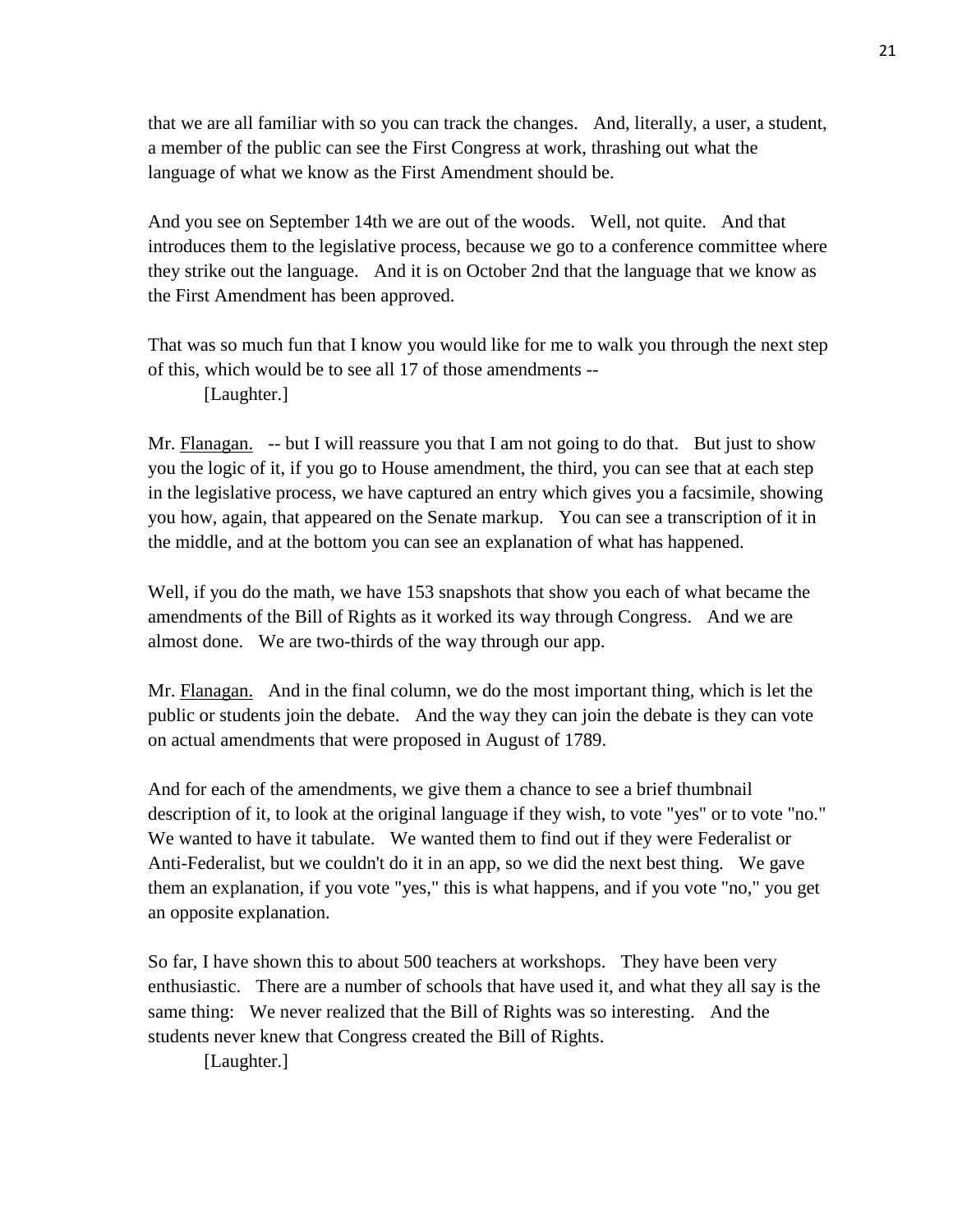Mr. Flanagan. So it is my pleasure to share this with you today. I would be happy to answer any questions.

Ms. Haas. That is wonderful. [Applause.]

Ms. Erickson. Charlie, how are you marketing this in the House and Senate? I mean, have you sent any type of mailer to Senators and House Members?

Mr. Flanagan. We have one ready to go, which you have received a copy of today. Isn't that correct, Richard? Our rack card?

Mr. Hunt. Yes, this is what we have been using at conferences and with teachers. But I did talk to John Hamilton, our Congressional Affairs Officer, and we thought in the new Congress would be the appropriate time to do a dear-colleague letter and have one of the Members that is close to us let people know that it is out there, because I would love to see it used in schools across the country.

And Charlie is available for workshops.

[Laughter.]

Ms. Erickson. It would be handy for every Member who does a school visit to have that flier --

Mr. Hunt. Absolutely.

Ms. Haas. And I think we can assist you with that. And I know the Senate would be happy to help.

Mr. Hunt. Wonderful. Thank you.

Ms. Haas. Yes. Anything else, Richard?

Mr. Hunt. No.

Ms. Haas. Any questions for Richard?

Mr. Lawrence. Can I just ask, when you were talking about teachers, are we talking about secondary-level schoolteachers? Are we talking about college and university level? Or does it go across the board?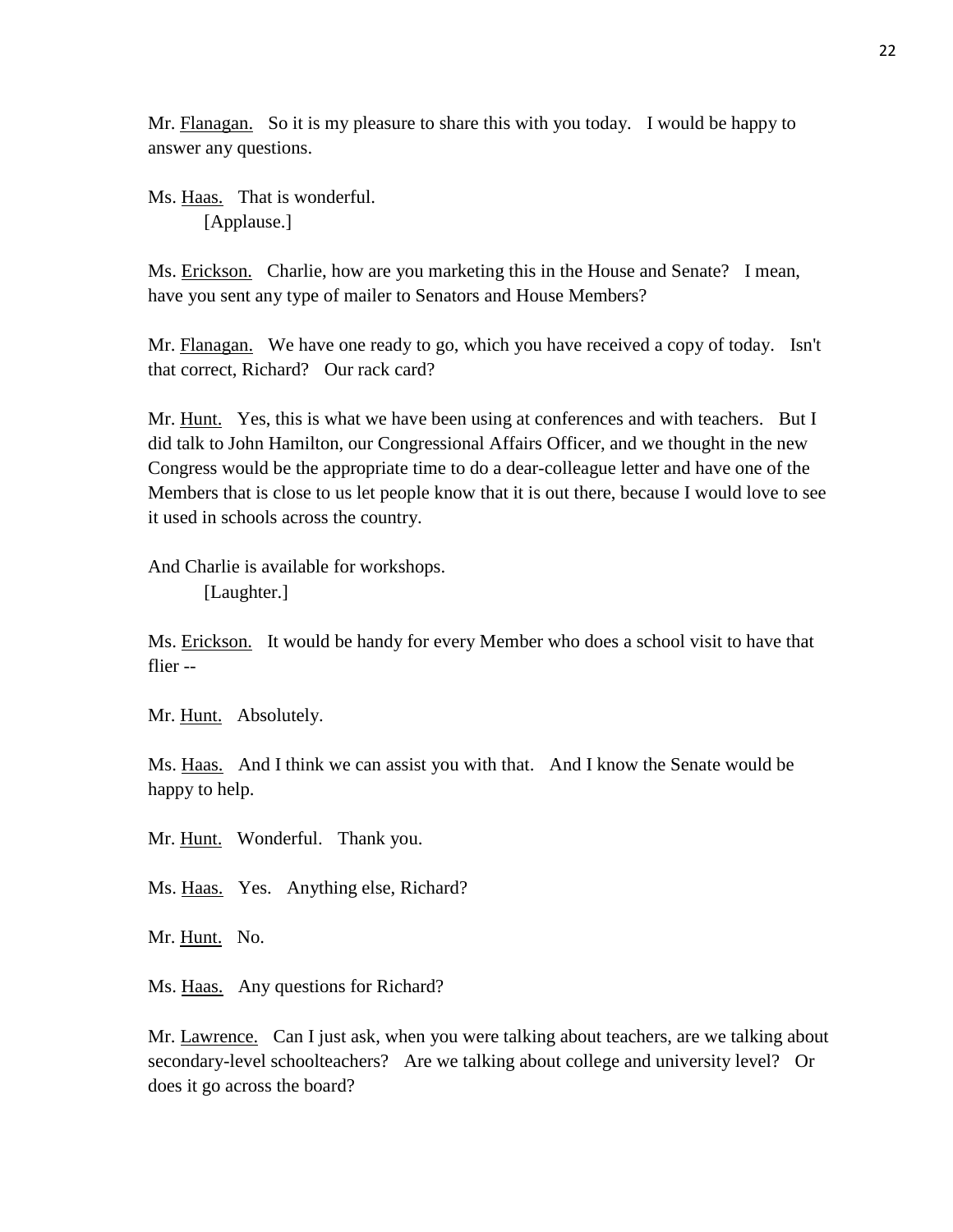Mr. Hunt. It goes across the board. We at the Center are focused on middle school and high school because they teach civics, government, and American history at one of those levels. So it can scale down that way.

But there is a third audience that I didn't anticipate, but it has gone out and been picked up by a number of law schools, and they are putting it on their blogs. And they are saying, when we teach the Bill of Rights, we want to use this for that comparative value to go through the amendments.

Mr. Lawrence. And, also, I know there are various organizations, professional organizations, that deal with civics education and government education. And you are in touch, I assume, with them?

Mr. Hunt. Yes. This whole initiative from the Annenberg School for the Civics Renewal Network, we were featured content on that site.

Mr. Lawrence. Great.

Mr. Hunt. -- the day the site rolled out. And then they were also at the recent National Council on Social Studies meeting. We were unable to attend, but a representative from Annenberg took the app and these cards to the conference for us. So we are sending missionaries out there, as well.

Mr. Lawrence. Great. Terrific.

Ms. Haas. Great. Thank you.

I would like to talk for just a few minutes about accomplishments of the Advisory Committee over the last 2 years as we hand over the reins to the Senate.

The collaboration among the House, Senate, and the Center for Legislative Archives on the Next-Generation Finding Aid Project was fostered by the Advisory Committee members to make congressional records more accessible to researchers. These discussions also resulted in the creation of the Congressional Research Portal.

As we discussed earlier, another issue this committee addressed has been opening the lines of communication with the Committee on House Administration and the vendors who sell correspondence management systems to Members of Congress about extracting the data in a usable format for repositories receiving Member papers.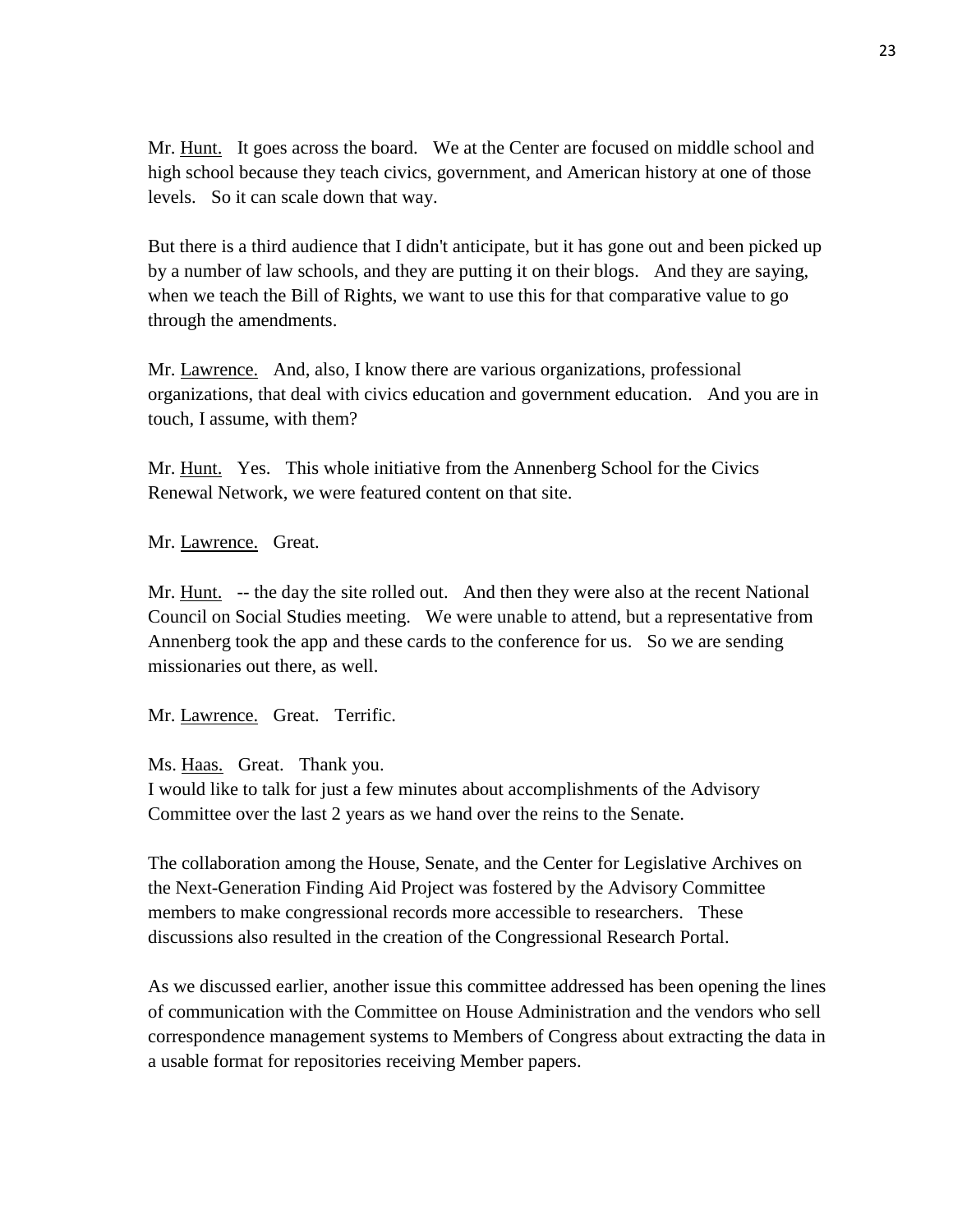I am confident that further collaboration with our colleagues in the Senate and at the National Archives will lead to a long-term solution in identifying additional space for the records of Congress.

At this time, I would like to open it up to any new business. Anything?

Mr. Richie. Can I just add, I think it would be appropriate to say that our office has benefited enormously by having a Secretary of the Senate who actually understood and cared about archival issues. And, you know, everything that we have done in the last 8 years has really been in collaboration with Nancy Erickson. And I really have to thank her for everybody on my staff and for, I think, everybody here for her contribution.

Ms. Haas. Well, Don, I would like to join in on that, if I could, because Nancy has truly been a partner in everything that the two of us work together on, but her leadership specifically on this Advisory Committee has really been obvious. It has been helpful to me as I came back into this position. And so I can't thank her enough for all of her efforts.

Ms. Erickson. Thanks, Karen.

- Ms. Haas. Anything else?
- Ms. Vogt. May I add to that?
- Ms. Haas. Please.

Ms. Vogt. As Nancy's representative, it has been a pleasure and really an honor to be her representative. She took me on, having met briefly, and I really appreciate her confidence in appointing me.

So I noticed in this second round of being with the committee such a change in environment and climate in the way this committee has worked. I had the privilege to work on the committee back in the mid-1990s, fulfilling someone's position who had to leave early. It was a very different climate then.

It has been wonderful to have the House and the Senate working together, having an Archivist who is very interested in this committee. And with the work of all three of you, we have done so much. And from someone sort of on the outside and the inside looking at what we have accomplished in the last 8 years, at least, it has been wonderful to see.